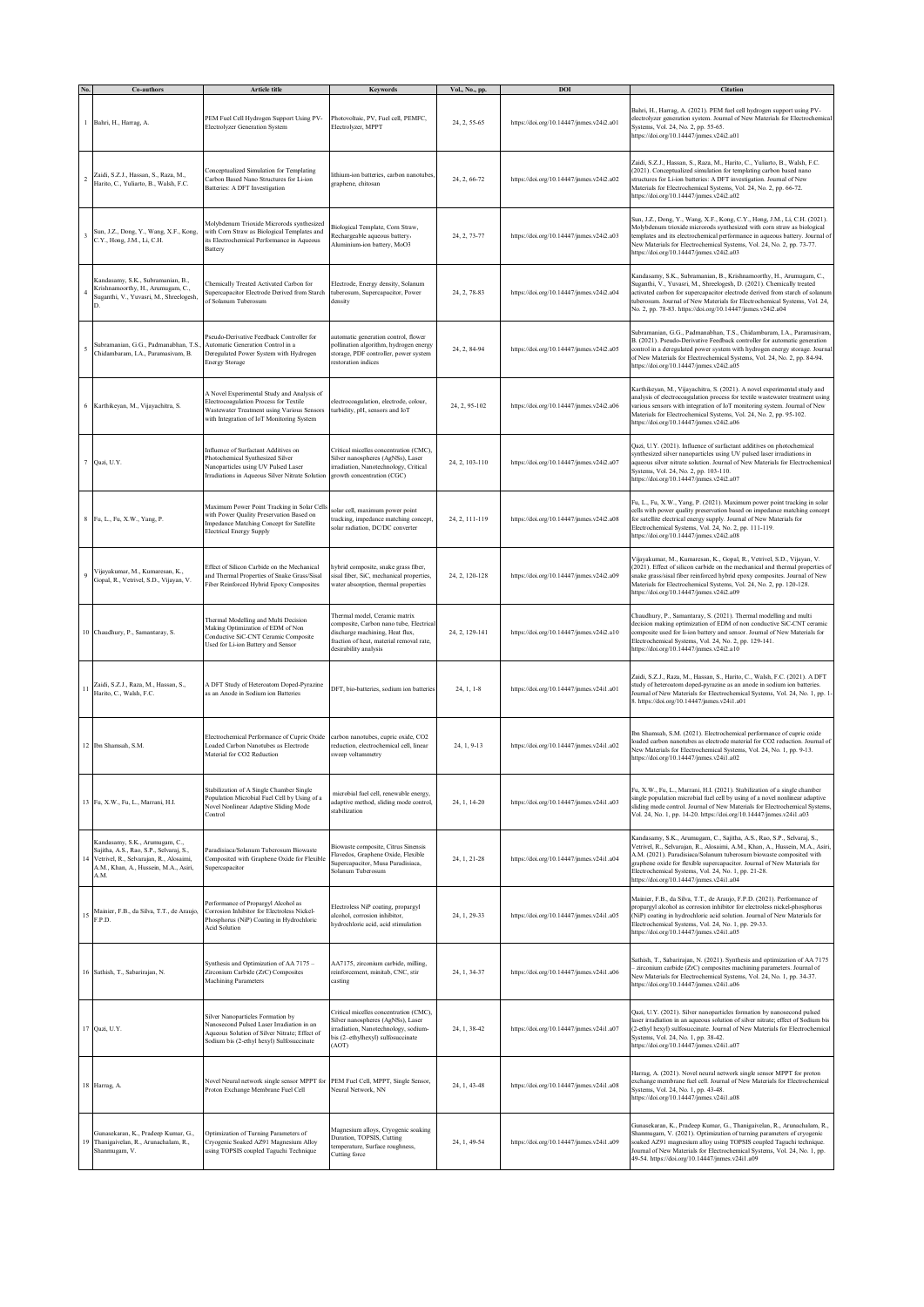|                 | 20 Savadogo, O.                                                                                                                          | Will the future of electric vehicles be powered<br>by accumulators or fuel cells                                                                                             |                                                                                                                                                    | 23, 4, 221-224 | https://doi.org/10.14447/jnmes.v23i4.a01 | Savadogo, O. (2020). Will the future of electric vehicles be powered by<br>accumulators or fuel cells? Journal of New Materials for Electrochemical<br>Systems, Vol. 23, No. 4, pp. 221-224.<br>https://doi.org/10.14447/jnmes.v23i4.a01                                                                                                                                         |
|-----------------|------------------------------------------------------------------------------------------------------------------------------------------|------------------------------------------------------------------------------------------------------------------------------------------------------------------------------|----------------------------------------------------------------------------------------------------------------------------------------------------|----------------|------------------------------------------|----------------------------------------------------------------------------------------------------------------------------------------------------------------------------------------------------------------------------------------------------------------------------------------------------------------------------------------------------------------------------------|
|                 | Kahia, H., Aicha, S., Herbadji, D.,<br>$21 \begin{array}{l} \textbf{Aama, 11, 131, 211} \\ \textbf{Herbadji, A., Bedda, S.} \end{array}$ | Neural network based diagnostic of PEM fuel<br>cell                                                                                                                          | PEMFC, neural network, EIS                                                                                                                         | 23, 4, 225-234 | https://doi.org/10.14447/jnmes.v23i4.a02 | Kahia, H., Aicha, S., Herbadji, D., Herbadji, A., Bedda, S. (2020). Neural<br>network based diagnostic of PEM fuel cell. Journal of New Materials for<br>Electrochemical Systems, Vol. 23, No. 4, pp. 225-234.<br>https://doi.org/10.14447/jnmes.v23i4.a02                                                                                                                       |
|                 | 22 Sathish, T.                                                                                                                           | Performance improvement of base fluid heat<br>ransfer medium using nano fluid particles                                                                                      | heat transfer coefficient, CFX<br>simulation, ansys simulation, nano fluid<br>and base fluid                                                       | 23, 4, 235-243 | https://doi.org/10.14447/jnmes.v23i4.a03 | Sathish, T. (2020). Performance improvement of base fluid heat transfer<br>nedium using nano fluid particles. Journal of New Materials for<br>Electrochemical Systems, Vol. 23, No. 4, pp. 235-243.<br>https://doi.org/10.14447/jnmes.v23i4.a03                                                                                                                                  |
|                 | 23 Wang, G.W., Chen, H.Z., Wu, Y.H.                                                                                                      | Influence of heat disturbance on the<br>performance of YSZ based CO2 sensor with<br>compound of Li2CO3-BaCO3-Nd2O3 as<br>auxiliary sensing electrode                         | heat disturbance, YSZ, CO2 sensor,<br>water vapor                                                                                                  | 23, 4, 244-251 | https://doi.org/10.14447/jnmes.v23i4.a04 | Wang, G.W., Chen, H.Z., Wu, Y.H. (2020). Influence of heat disturbance on<br>the performance of YSZ based CO2 sensor with compound of Li2CO3-<br>BaCO3-Nd2O3 as auxiliary sensing electrode. Journal of New Materials for<br>Electrochemical Systems, Vol. 23, No. 4, pp. 244-251.<br>https://doi.org/10.14447/jnmes.v23i4.a04                                                   |
|                 | Sankar, L.P., Kamalakannan, R., Aruna,<br>24 G., Meera, M.R., Vijayan, V.,<br>Sivananthan, S.                                            | Mechanical behavior and microstructure<br>evolution of Al-5%Cu/TiC metal matrix<br>composite                                                                                 | metal matrix composite, build-up edge,<br>nachinability, hardness, SEM analysis                                                                    | 23, 4, 252-255 | https://doi.org/10.14447/jnmes.v23i4.a05 | Sankar, L.P., Kamalakannan, R., Aruna, G., Meera, M.R., Vijayan, V.,<br>Sivananthan, S. (2020). Mechanical behavior and microstructure evolution<br>of Al-5%Cu/TiC metal matrix composite. Journal of New Materials for<br>Electrochemical Systems, Vol. 23, No. 4, pp. 252-255.<br>https://doi.org/10.14447/jnmes.v23i4.a05                                                     |
|                 | 25 He, Y., Wang, K., Ji, Y.H., Wu, G.Y.,<br>Zhao, M.J.                                                                                   | Evaluation of cumulative damage of sandstone<br>under cyclic wetting and drying through<br>acoustic wave parameters and resistivity<br>testing                               | sandstone, cyclic wetting and drying, P<br>wave velocity, acoustic wave<br>parameters and resistivity (AWPR)<br>testing, cumulative damage         | 23, 4, 256-261 | https://doi.org/10.14447/jnmes.v23i4.a06 | He, Y., Wang, K., Ji, Y.H., Wu, G.Y., Zhao, M.J. (2020). Evaluation of<br>cumulative damage of sandstone under cyclic wetting and drying through<br>acoustic wave parameters and resistivity testing. Journal of New Materials<br>for Electrochemical Systems, Vol. 23, No. 4, pp. 256-261.<br>https://doi.org/10.14447/jnmes.v23i4.a06                                          |
|                 | 26 Lian, Y.T., Xie, Q.Z., Zheng, M.G.                                                                                                    | Investigation on the optimal angle of a flow-<br>field design based on the leaf-vein structure fo<br>PEMFC                                                                   | PEMFC, bio-inspired flow field, angle,<br>fuel cell performance, mass transfer                                                                     | 23, 4, 262-268 | https://doi.org/10.14447/jnmes.v23i4.a07 | Lian, Y.T., Xie, Q.Z., Zheng, M.G. (2020). Investigation on the optimal<br>angle of a flow-field design based on the leaf-vein structure for PEMFC.<br>lournal of New Materials for Electrochemical Systems, Vol. 23, No. 4, pp.<br>262-268. https://doi.org/10.14447/jnmes.v23i4.a07                                                                                            |
|                 | Yokeswaran, R., Vijayan, V.,<br>27 Karthikeyan, T., Loganathan, M.,<br>Antony, A.G.                                                      | Microstructure analysis of IS2062 plates<br>cladded with SS2594 by TIG welding process                                                                                       | cladding, IS2062 steel, super duplex<br>stainless steel, SS2594, gas metal arc<br>welding, microstructural characteristics<br>mechanical behaviour | 23, 4, 269-273 | https://doi.org/10.14447/jnmes.v23i4.a08 | Yokeswaran, R., Vijayan, V., Karthikeyan, T., Loganathan, M., Antony,<br>A.G. (2020). Microstructure analysis of IS2062 plates cladded with SS2594<br>by TIG welding process. Journal of New Materials for Electrochemical<br>Systems, Vol. 23, No. 4, pp. 269-273.<br>https://doi.org/10.14447/jnmes.v23i4.a08                                                                  |
|                 | 28 Si, X.R., Ding, D., Zhou, J.H., Cao, Z.W.                                                                                             | Inhibitory effect of vanillin on biofilm<br>formation by multi-species wastewater culture                                                                                    | vanillin, biofilms, multi-species,<br>inhibition rate                                                                                              | 23, 4, 274-279 | https://doi.org/10.14447/jnmes.v23i4.a09 | Si, X.R., Ding, D., Zhou, J.H., Cao, Z.W. (2020). Inhibitory effect of vanillin<br>on biofilm formation by multi-species wastewater culture. Journal of New<br>Materials for Electrochemical Systems, Vol. 23, No. 4, pp. 274-279.<br>https://doi.org/10.14447/jnmes.v23i4.a09                                                                                                   |
|                 | 29 Zou, J., Wu, G., Jiang, W., Bao, C.W.,<br>Zou, J.Y.                                                                                   | Effects of TiO2 nanotube size on the<br>erformance of Li-ion Battery with TiO2<br>anotube as anode material                                                                  | TiO2 nanotube, size, Li-ion battery,<br>anode material                                                                                             | 23, 4, 280-284 | https://doi.org/10.14447/jnmes.v23i4.a10 | Zou, J., Wu, G., Jiang, W., Bao, C.W., Zou, J.Y. (2020). Effects of TiO2<br>nanotube size on the performance of Li-ion Battery with TiO2 nanotube as<br>node material. Journal of New Materials for Electrochemical Systems, Vol.<br>23, No. 4, pp. 280-284. https://doi.org/10.14447/jnmes.v23i4.a10                                                                            |
| 30 <sup>°</sup> | Amna, R., Ali, K., Malik, M.I.,<br>Shamsah, S.I.                                                                                         | A brief review of electrospinning of polymer<br>nanofibers: History and main applications                                                                                    | electrospinning, taylor cone, electrical<br>jet trajectory, ultrafine fibers,<br>electrostatic force, fiber assembly, sub-<br>micron fibers        | 23, 3, 151-163 | https://doi.org/10.14447/jnmes.v23i3.a01 | Amna, R., Ali, K., Malik, M.I., Shamsah, S.I. (2020). A brief review of<br>electrospinning of polymer nanofibers: History and main applications.<br>Journal of New Materials for Electrochemical Systems, Vol. 23, No. 3, pp.<br>151-163. https://doi.org/10.14447/jnmes.v23i3.a01                                                                                               |
|                 | 31 Narayana, V.L., Gopi, A.P.                                                                                                            | Enterotoxigenic Escherichia coli detection<br>using the design of a biosensor                                                                                                | food Industry, biological environment,<br>enterotoxigenic, microelectrode array,<br>vapor deposition                                               | 23, 3, 164-166 | https://doi.org/10.14447/jnmes.v23i3.a02 | Narayana, V.L., Gopi, A.P. (2020). Enterotoxigenic Escherichia coli<br>detection using the design of a biosensor. Journal of New Materials for<br>Electrochemical Systems, Vol. 23, No. 3, pp. 164-166.<br>https://doi.org/10.14447/jnmes.v23i3.a02                                                                                                                              |
| 32              | Zhu, J., Zheng, W.Z., Xie, L.L., Ren, N.,<br>Zhang, Y.X., Zhang, Y.X.                                                                    | Alkali-activated slag cement: Alternative<br>adhesives for CFRP sheets bonded to concrete<br>at elevated temperatures                                                        | Alkali-activated slag, CFRP, high<br>temperature, mechanical properties,<br>microstructure                                                         | 23, 3, 167-176 | https://doi.org/10.14447/jnmes.v23i3.a03 | Zhu, J., Zheng, W.Z., Xie, L.L., Ren, N., Zhang, Y.X., Zhang, Y.X. (2020).<br>Alkali-activated slag cement: Alternative adhesives for CFRP sheets bonded<br>to concrete at elevated temperatures. Journal of New Materials for<br>Electrochemical Systems, Vol. 23, No. 3, pp. 167-176.<br>https://doi.org/10.14447/jnmes.v23i3.a03                                              |
|                 | 33 Natarajan, P., Jegan, A., Mohanraj, M.                                                                                                | Wear behavior of Ni-TiO2 nano-composite<br>coating on AISI 1022 CS by pulse<br>electrodeposition                                                                             | AISI 1022 CS, Ni-TiO2 nano<br>composite coating, wear rate, RSM,<br>SEM, ANOVA                                                                     | 23, 3, 177-181 | https://doi.org/10.14447/jnmes.v23i3.a04 | Vatarajan, P., Jegan, A., Mohanraj, M. (2020). Wear behavior of Ni-TiO2<br>nano-composite coating on AISI 1022 CS by pulse electrodeposition. Journal<br>of New Materials for Electrochemical Systems, Vol. 23, No. 3, pp. 177-181.<br>https://doi.org/10.14447/jnmes.v23i3.a04                                                                                                  |
|                 | 34 Dhinakarraj, C.K., Senthilkumar, N.,<br>Badri, M.A., Anbuchezhiyan, G.                                                                | Vibration and damping behavior of Si3N4<br>reinforced magnesium alloy composite for<br>structural applications                                                               | nagnesium composite, damping factor,<br>microstructure, density, vibration                                                                         | 23, 3, 182-189 | https://doi.org/10.14447/jnmes.v23i3.a05 | Dhinakarraj, C.K., Senthilkumar, N., Badri, M.A., Anbuchezhiyan, G.<br>2020). Vibration and damping behavior of Si3N4 reinforced magnesium<br>alloy composite for structural applications. Journal of New Materials for<br>Electrochemical Systems, Vol. 23, No. 3, pp. 182-189.<br>https://doi.org/10.14447/jnmes.v23i3.a05                                                     |
|                 | 35 Assam, B., Sabir, M., Abdelghani, H.                                                                                                  | Modeling and control of power system<br>containing PV system and SMES using sliding<br>node and field control strategy                                                       | Grid-PV-SMES, power integration,<br>sliding Mode                                                                                                   | 23, 3, 190-197 | https://doi.org/10.14447/jnmes.v23i3.a06 | Assam, B., Sabir, M., Abdelghani, H. (2020). Modeling and control of<br>power system containing PV system and SMES using sliding mode and field<br>ontrol strategy. Journal of New Materials for Electrochemical Systems, Vol.<br>23, No. 3, pp. 190-197. https://doi.org/10.14447/jnmes.v23i3.a06                                                                               |
| 36              | Tian, W., Qian, Y.M., Wang, R.Z.,<br>Wang, Y.M.                                                                                          | Tensile performance of a novel glue-laminated cornstalks, scrimber, glulam, tensile<br>cornstalk scrimber                                                                    | strength, mechanical performance                                                                                                                   | 23, 3, 198-203 | https://doi.org/10.14447/jnmes.v23i3.a07 | Tian, W., Qian, Y.M., Wang, R.Z., Wang, Y.M. (2020). Tensile<br>performance of a novel glue-laminated cornstalk scrimber. Journal of New<br>Materials for Electrochemical Systems, Vol. 23, No. 3, pp. 198-203.<br>https://doi.org/10.14447/jnmes.v23i3.a07                                                                                                                      |
|                 | 37 Chang, H., Jin, L.H.                                                                                                                  | Preparation and heat transfer performance of<br>steel ball phase change concrete                                                                                             | energy pile, phase change concrete,<br>steel ball, butyl stearate, numerical<br>simulation                                                         | 23, 3, 204-212 | https://doi.org/10.14447/jnmes.v23i3.a08 | Chang, H., Jin, L.H. (2020). Preparation and heat transfer performance of<br>steel ball phase change concrete. Journal of New Materials for<br>Electrochemical Systems, Vol. 23, No. 3, pp. 204-212.<br>https://doi.org/10.14447/jnmes.v23i3.a08                                                                                                                                 |
| 38              | Prakash, R., Meenakshipriya, B.,<br>Vijayan, S., Kumaravelan, R.                                                                         | Performance evaluation of a solar PV/T water PV/T hybrid module, phase change<br>heater integrated with inorganic salt based<br>energy storage medium                        | materials, salt mixture, differential<br>scanning calorimetry                                                                                      | 23, 3, 213-220 | https://doi.org/10.14447/jnmes.v23i3.a09 | Prakash, R., Meenakshipriya, B., Vijayan, S., Kumaravelan, R. (2020).<br>Performance evaluation of a solar PV/T water heater integrated with<br>norganic salt based energy storage medium. Journal of New Materials for<br>Electrochemical Systems, Vol. 23, No. 3, pp. 213-220.<br>https://doi.org/10.14447/jnmes.v23i3.a09                                                     |
| 39              | Ghorbanzadeh, M., Allahyari, E.,<br>Riahifar, R., Hadavi, S.M.M.                                                                         | Influence of calcination temperature on the<br>electrochemical performance of<br>Li1.2[Ni0.13Co0.13Mn0.54]0.985Zr0.015O2<br>as Li-rich cathode material for Li-ion batteries | ombustion synthesis, Li-rich cathode<br>material, calcination temperature, Li-<br>batteries                                                        | 23, 2, 61-65   | https://doi.org/10.14447/jnmes.v23i2.a01 | Ghorbanzadeh, M., Allahyari, E., Riahifar, R., Hadavi, S.M.M. (2020).<br>Influence of calcination temperature on the electrochemical performance of<br>Li1.2[Ni0.13Co0.13Mn0.54]0.985Zr0.015O2 as Li-rich cathode material for<br>Li-ion batteries. Journal of New Materials for Electrochemical Systems, Vol.<br>23, No. 2, pp. 61-65. https://doi.org/10.14447/jnmes.v23i2.a01 |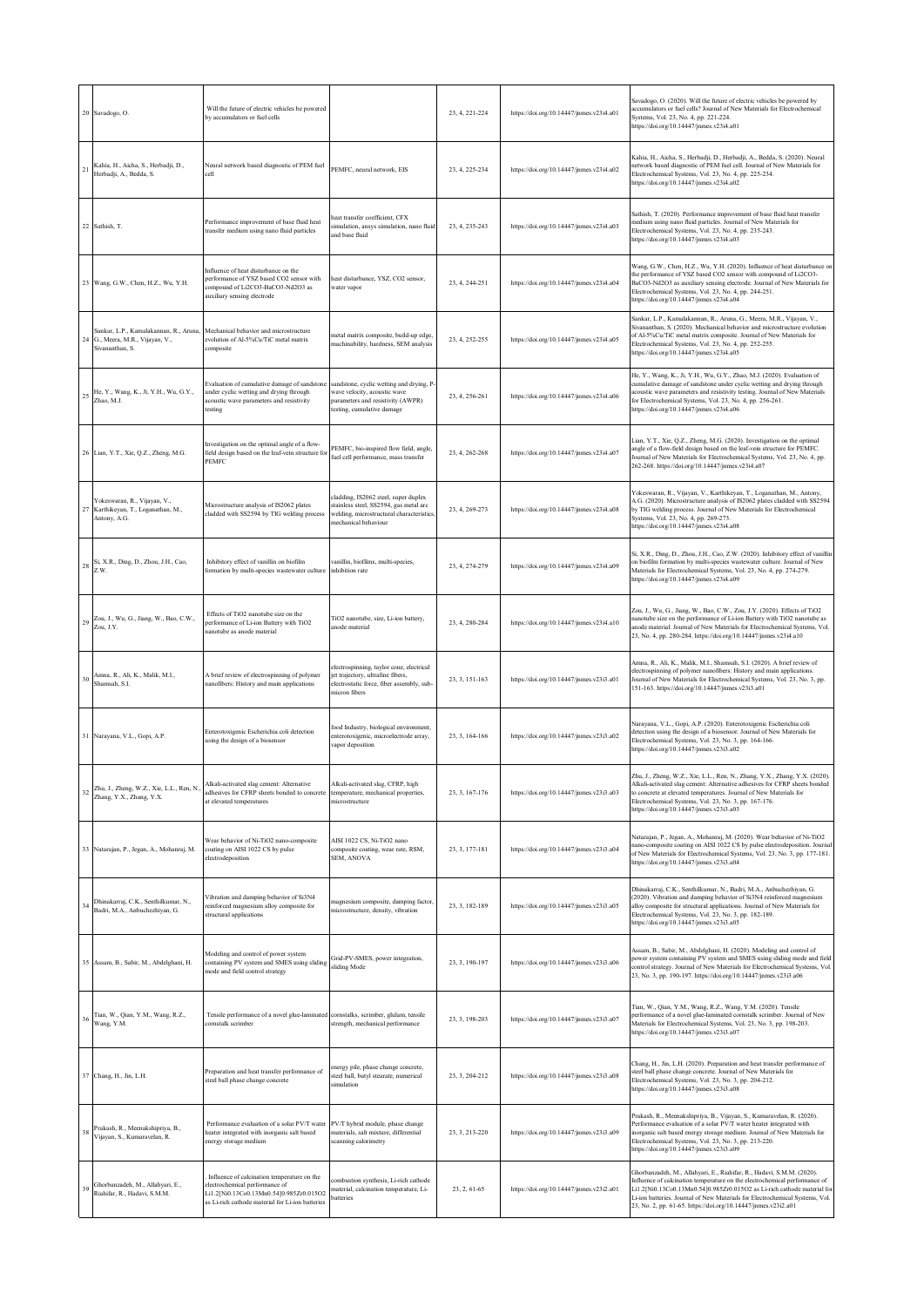| 40 | Yao, X.L., Chen, C.D., Chen, L., Wei,<br>X., Cui, H.F., Xu, H.L., Fan, H.           | A novel PCB77 electrochemical sensor based<br>on nano-functionalized electrode and selected<br>aptamer                                                                    | electrochemical, aptasensor, nano-<br>functionalized, 3,3'4,4'-<br>tetrachlorobiphenyl                                                        | 23, 2, 66-70   | https://doi.org/10.14447/jnmes.v23i2.a02 | Yao, X.L., Chen, C.D., Chen, L., Wei, X., Cui, H.F., Xu, H.L., Fan, H.<br>(2020). A novel PCB77 electrochemical sensor based on nano-functionalized<br>electrode and selected aptamer. Journal of New Materials for<br>Electrochemical Systems, Vol. 23, No. 2, pp. 66-70.<br>https://doi.org/10.14447/jnmes.v23i2.a02                                                         |
|----|-------------------------------------------------------------------------------------|---------------------------------------------------------------------------------------------------------------------------------------------------------------------------|-----------------------------------------------------------------------------------------------------------------------------------------------|----------------|------------------------------------------|--------------------------------------------------------------------------------------------------------------------------------------------------------------------------------------------------------------------------------------------------------------------------------------------------------------------------------------------------------------------------------|
| 41 | Deepa, H.A., Madhu, G.M., Kumara<br>Swamy, B.E., Koteswararao, J.                   | Estimation of photovoltaic properties of ZnO<br>nanoparticles and CeO2- ZnO composite and<br>electrochemical determination of adrenaline<br>employing voltammetry studies | Adrenaline (AD), CeO2 -ZnO<br>composite, dye sensitized solar cells,<br>photoanode, ZnO nano particles                                        | 23, 2, 71-77   | https://doi.org/10.14447/jnmes.v23i2.a03 | Deepa, H.A., Madhu, G.M., Kumara Swamy, B.E., Koteswararao, J. (2020).<br>Estimation of photovoltaic properties of ZnO nanoparticles and CeO2- ZnO<br>composite and electrochemical determination of adrenaline employing<br>voltammetry studies. Journal of New Materials for Electrochemical Systems,<br>Vol. 23, No. 2, pp. 71-77. https://doi.org/10.14447/jnmes.v23i2.a03 |
|    | 42 Yadav, M.K., Gangwar, C., Singh, N.K.                                            | Low temperature synthesis and<br>characterization of NixFe3-xO4 (0≤x≤1.5)<br>electrodes for oxygen evolution reaction in<br>alkaline medium                               | Co-precipitation, nickel ferrites, SEM,<br>XRD, electrocatalysis, activation energy                                                           | 23, 2, 78-86   | https://doi.org/10.14447/jnmes.v23i2.a04 | Yadav, M.K., Gangwar, C., Singh, N.K. (2020). Low temperature synthesis<br>and characterization of NixFe3-xO4 ( $0 \le x \le 1.5$ ) electrodes for oxygen<br>evolution reaction in alkaline medium. Journal of New Materials for<br>Electrochemical Systems, Vol. 23, No. 2, pp. 78-86.<br>https://doi.org/10.14447/jnmes.v23i2.a04                                            |
|    | 43 Singh, K.N., Yadav, M.K., Parihar, R.,<br>Gangwar, C.                            | Egg-white mediated sol-gel synthesis of cobalt<br>ferrites and their electrocatalytic activity<br>towards alkaline water electrolysis                                     | spinel ferrites, egg white, sol-gel,<br>electrocatalysis, oxygen evolution,<br>thermodynamic parameters                                       | 23, 2, 87-93   | https://doi.org/10.14447/jnmes.v23i2.a05 | Singh, K.N., Yadav, M.K., Parihar, R., Gangwar, C. (2020). Egg-white<br>mediated sol-gel synthesis of cobalt ferrites and their electrocatalytic activity<br>towards alkaline water electrolysis. Journal of New Materials for<br>Electrochemical Systems, Vol. 23, No. 2, pp. 87-93.<br>https://doi.org/10.14447/jnmes.v23i2.a05                                              |
|    | 44 Babu, B., Sabarinathan, C.,<br>Dharmalingam, S.                                  | Production of aluminum 6063 metal matrix<br>composite with 12% magnesium oxide and 5%<br>graphite and its machinability studies using<br>micro electrochemical machining  | Metal Matrix Composites, Mechanical<br>properties, micro ECM, ANOVA,<br>Material removal rate, overcut                                        | 23, 2, 94-100  | https://doi.org/10.14447/jnmes.v23i2.a06 | Babu, B., Sabarinathan, C., Dharmalingam, S. (2020). Production of<br>aluminum 6063 metal matrix composite with 12% magnesium oxide and 5%<br>graphite and its machinability studies using micro electrochemical<br>machining. Journal of New Materials for Electrochemical Systems, Vol. 23,<br>No. 2, pp. 94-100. https://doi.org/10.14447/jnmes.v23i2.a06                   |
|    | 45 Senthil, M.S., Noorul, H.A., Sathiya, P.                                         | Eco-friendly frictional joining of AA6063 and<br>AISI304L dissimilar metals and<br>characterisation of bimetal joints                                                     | friction, dissimilar joint, weld interface<br>aluminium 6063, austenitic stainless<br>steel 304L, solid-state joining                         | 23.2.101-111   | https://doi.org/10.14447/jnmes.v23i2.a07 | Senthil, M.S., Noorul, H.A., Sathiya, P. (2020). Eco-friendly frictional<br>oining of AA6063 and AISI304L dissimilar metals and characterisation of<br>bimetal joints. Journal of New Materials for Electrochemical Systems, Vol.<br>23, No. 2, pp. 101-111. https://doi.org/10.14447/jnmes.v23i2.a07                                                                          |
| 46 | Gunaselvi, S., Satheeshkumar, P.,<br>Jeganathan, M.                                 | Surface modification of steel by nickel coating<br>in electrochemical process                                                                                             | electroless deposition, nickel coating,<br>corrosion resistance, potential time<br>studies, impressed voltage test                            | 23, 2, 112-122 | https://doi.org/10.14447/jnmes.v23i2.a08 | Gunaselvi, S., Satheeshkumar, P., Jeganathan, M. (2020). Surface<br>nodification of steel by nickel coating in electrochemical process. Journal of<br>New Materials for Electrochemical Systems, Vol. 23, No. 2, pp. 112-122.<br>https://doi.org/10.14447/jnmes.v23i2.a08                                                                                                      |
| 47 | Rajkumar, T., Raja, K., Lingadurai, K.,<br>Vetrivel, S.D., Antony, A.G.             | nterfacial microstructure analysis of AA2024<br>welded joints by friction stir welding                                                                                    | friction stir welding, AA2024<br>aluminium alloy, Response surface<br>method, mechanical properties,<br>microstructural characteristics       | 23, 2, 123-132 | https://doi.org/10.14447/jnmes.v23i2.a09 | Rajkumar, T., Raja, K., Lingadurai, K., Vetrivel, S.D., Antony, A.G. (2020).<br>Interfacial microstructure analysis of AA2024 welded joints by friction stir<br>welding. Journal of New Materials for Electrochemical Systems, Vol. 23, No.<br>2, pp. 123-132. https://doi.org/10.14447/jnmes.v23i2.a09                                                                        |
|    | 48 Al Owais, A.A., El-Hallag, I.S.                                                  | Investigation of the nucleation process of<br>electrodeposited nanostructured cobalt films<br>using Brij 76 lyotropic liquid crystal                                      | nanostructured, mesoporous,<br>electrodeposition, Brij76, cyclic<br>voltammetry, nucleation                                                   | 23, 2, 133-138 | https://doi.org/10.14447/jnmes.v23i2.a10 | Al Owais, A.A., El-Hallag, I.S. (2020). Investigation of the nucleation<br>process of electrodeposited nanostructured cobalt films using Brij 76<br>lyotropic liquid crystal. Journal of New Materials for Electrochemical<br>Systems, Vol. 23, No. 2, pp. 133-138.<br>https://doi.org/10.14447/jnmes.v23i2.a10                                                                |
|    | 49 Katuri, R., Gorantla, S.                                                         | Optimal performance of lithium-ion battery<br>and ultra-capacitor with a novel control<br>technique used in E-Vehicles                                                    | CBC, PI controller, PID controller,<br>fuzzy logic controller, ANN controller<br>DC-DC converters                                             | 23, 2, 139-150 | https://doi.org/10.14447/jnmes.v23i2.a11 | Katuri, R., Gorantla, S. (2020). Optimal performance of lithium-ion battery<br>and ultra-capacitor with a novel control technique used in E-Vehicles.<br>Journal of New Materials for Electrochemical Systems, Vol. 23, No. 2, pp.<br>139-150. https://doi.org/10.14447/jnmes.v23i2.a11                                                                                        |
| 50 | Ali, K., Raza, H.A., Malik, M.I.,<br>Shamsah. S.I., Amna, R., Sarfraz, A.           | To study the effect of LiMn2O4, nanofibers of<br>LiMn2O4, and graphene/polyaniline/carbon<br>nanotube as electrode materials in the fuel cell                             | erovskite<br>LiMn2O4,graphene/polyaniline/carbon<br>nanotube, Fuel cell, Solid oxide fuel cell<br>(SOFC), oxygen reduction reactions<br>(ORR) | $23, 1, 1-6$   | https://doi.org/10.14447/jnmes.v23i1.a01 | Ali, K., Raza, H.A., Malik, M.I., Shamsah. S.I., Amna, R., Sarfraz, A.<br>(2020). To study the effect of LiMn2O4, nanofibers of LiMn2O4, and<br>graphene/polyaniline/carbon nanotube as electrode materials in the fuel cell.<br>lournal of New Materials for Electrochemical Systems, Vol. 23, No. 1, pp. 1-<br>6. https://doi.org/10.14447/jnmes.v23i1.a01                   |
| 51 | Liu, S., Liu, L., Du, Q.Z., Ma, Z.Y., Fu,<br>Y.H., Zhao, Y.J., Li, X.W., Zhao, X.H. | Preparation of PbS/NiO composite<br>photocathode and their applications in<br>quantum dot sensitized solar cells                                                          | oxides, electrochemical measurements,<br>chemical synthesis, electrochemical<br>properties                                                    | 23, 1, 7-12    | https://doi.org/10.14447/jnmes.v23i1.a02 | Liu, S., Liu, L., Du, Q.Z., Ma, Z.Y., Fu, Y.H., Zhao, Y.J., Li, X.W., Zhao,<br>X.H. (2020). Preparation of PbS/NiO composite photocathode and their<br>applications in quantum dot sensitized solar cells. Journal of New Materials<br>for Electrochemical Systems, Vol. 23, No. 1, pp. 7-12.<br>https://doi.org/10.14447/jnmes.v23i1.a02                                      |
|    | 52 Zhou, Y., Zhang, F., Wang, S.L.                                                  | Structural protection of ancient masonry<br>pagodas based on modified epoxy resin<br>infiltration                                                                         | oxides, electrochemical measurements,<br>chemical synthesis, electrochemical<br>properties                                                    | 23, 1, 13-19   | https://doi.org/10.14447/jnmes.v23i1.a03 | Zhou, Y., Zhang, F., Wang, S.L. (2020). Structural protection of ancient<br>masonry pagodas based on modified epoxy resin infiltration. Journal of New<br>Materials for Electrochemical Systems, Vol. 23, No. 1, pp. 13-19.<br>https://doi.org/10.14447/jnmes.v23i1.a03                                                                                                        |
|    | 53 Xie, Y.H., Wang, P.Y., Deng, W.Y.,<br>Duan, Y.L., Chen, Y., Huang, Y.X.          | Corrosion resistance of TiN/Al2O3 multilayer<br>films deposited on NdFeB surface by<br>magnetron sputtering                                                               | NdFeB, TiN/Al2O3 multilayer film,<br>corrosion protection                                                                                     | 23, 1, 20-24   | https://doi.org/10.14447/jnmes.v23i1.a04 | Xie, Y.H., Wang, P.Y., Deng, W.Y., Duan, Y.L., Chen, Y., Huang, Y.X.<br>(2020). Corrosion resistance of TiN/Al2O3 multilayer films deposited on<br>NdFeB surface by magnetron sputtering. Journal of New Materials for<br>Electrochemical Systems, Vol. 23, No. 1, pp. 20-24.<br>https://doi.org/10.14447/jnmes.v23i1.a04                                                      |
|    | 54 Kesavalu, R., Ramamoorthy, S.                                                    | Experimental studies and finite element<br>modeling on incrementally formed AZ61A<br>nagnesium alloy                                                                      | incremental forming, CNC, Finite<br>element, ABAQUS                                                                                           | 23, 1, 25-30   | https://doi.org/10.14447/jnmes.v23i1.a05 | Kesavalu, R., Ramamoorthy, S. (2020). Experimental studies and finite<br>element modeling on incrementally formed AZ61A magnesium alloy. Journal<br>of New Materials for Electrochemical Systems, Vol. 23, No. 1, pp. 25-30.<br>https://doi.org/10.14447/jnmes.v23i1.a05                                                                                                       |
| 55 | Manikandan, K., Kumar, P.R.,<br>Muthukumaran, S., Kumar, B.S.                       | Effect of WEDM process parameters on<br>surface roughness and waviness of Inconel<br>603 X                                                                                | WEDM, Inconel 603 XL, surface<br>roughness, waviness, DFA                                                                                     | 23, 1, 31-35   | https://doi.org/10.14447/jnmes.v23i1.a06 | Manikandan, K., Kumar, P.R., Muthukumaran, S., Kumar, B.S. (2020).<br>Effect of WEDM process parameters on surface roughness and waviness of<br>Inconel 603 XL. Journal of New Materials for Electrochemical Systems, Vol.<br>23, No. 1, pp. 31-35. https://doi.org/10.14447/jnmes.v23i1.a06                                                                                   |
| 56 | Loganathan, M., Dinesh, S., Vijayan, V.<br>Karuppusamy, T., Rajkumar, S.            | nvestigation of mechanical behaviour on<br>composites of Al6063 alloy with silicon,<br>graphite and fly ash                                                               | Al6063, silicon, graphite, fly ash,<br>mechanical properties                                                                                  | 23, 1, 36-39   | https://doi.org/10.14447/jnmes.v23i1.a07 | .oganathan, M., Dinesh, S., Vijayan, V., Karuppusamy, T., Rajkumar, S.<br>(2020). Investigation of mechanical behaviour on composites of Al6063<br>alloy with silicon, graphite and fly ash. Journal of New Materials for<br>Electrochemical Systems, Vol. 23, No. 1, pp. 36-39.<br>https://doi.org/10.14447/jnmes.v23i1.a07                                                   |
|    | 57 Loganathan, M., Dinesh, S., Vijayan, V.<br>Ranjithkumar, M., Rajkumar, S.        | Experimental investigation of tensile strength<br>of fiber reinforced polyester by using chicken<br>feather fiber                                                         | chicken feather fiber, pure jute, fiber<br>composite, tensile strength, yield<br>strength                                                     | 23, 1, 40-44   | https://doi.org/10.14447/jnmes.v23i1.a08 | Loganathan, M., Dinesh, S., Vijayan, V., Ranjithkumar, M., Rajkumar, S.<br>(2020). Experimental investigation of tensile strength of fiber reinforced<br>polyester by using chicken feather fiber. Journal of New Materials for<br>Electrochemical Systems, Vol. 23, No. 1, pp. 40-44.<br>https://doi.org/10.14447/jnmes.v23i1.a08                                             |
| 58 | Thiyagarajan, K., Jayaraman, M.,<br>Vijayan, V., Ramkumar, R.                       | Cluster analysis of lost foam casted Al-Zn-Mg<br>Cu alloy with K-Mean algorithm                                                                                           | AA7075, foam casting, ANSYS, SEM,<br>tensile strength.                                                                                        | 23, 1, 45-51   | https://doi.org/10.14447/jnmes.v23i1.a09 | Thiyagarajan, K., Jayaraman, M., Vijayan, V., Ramkumar, R. (2020).<br>Cluster analysis of lost foam casted Al-Zn-Mg-Cu alloy with K-Mean<br>dgorithm. Journal of New Materials for Electrochemical Systems, Vol. 23,<br>No. 1, pp. 45-51. https://doi.org/10.14447/jnmes.v23i1.a09                                                                                             |
| 59 | Wang, F., Zheng, Q.Q., Zhang, G.Q.,<br>Wang, C.L., Cheng, F., Lin, G.               | Preparation and hydration mechanism of mine<br>cemented paste backfill material for secondary<br>smelting water-granulated nickel slag                                    | secondary smelting water-granulated<br>nickel slag, cemented paste backfill<br>material, cementing agents, composite<br>activator, ettringite | 23, 1, 52-59   | https://doi.org/10.14447/jnmes.v23i1.a10 | Wang, F., Zheng, Q.Q., Zhang, G.Q., Wang, C.L., Cheng, F., Lin, G.<br>(2020). Preparation and hydration mechanism of mine cemented paste<br>backfill material for secondary smelting water-granulated nickel slag. Journal<br>of New Materials for Electrochemical Systems, Vol. 23, No. 1, pp. 52-59.<br>https://doi.org/10.14447/jnmes.v23i1.a10                             |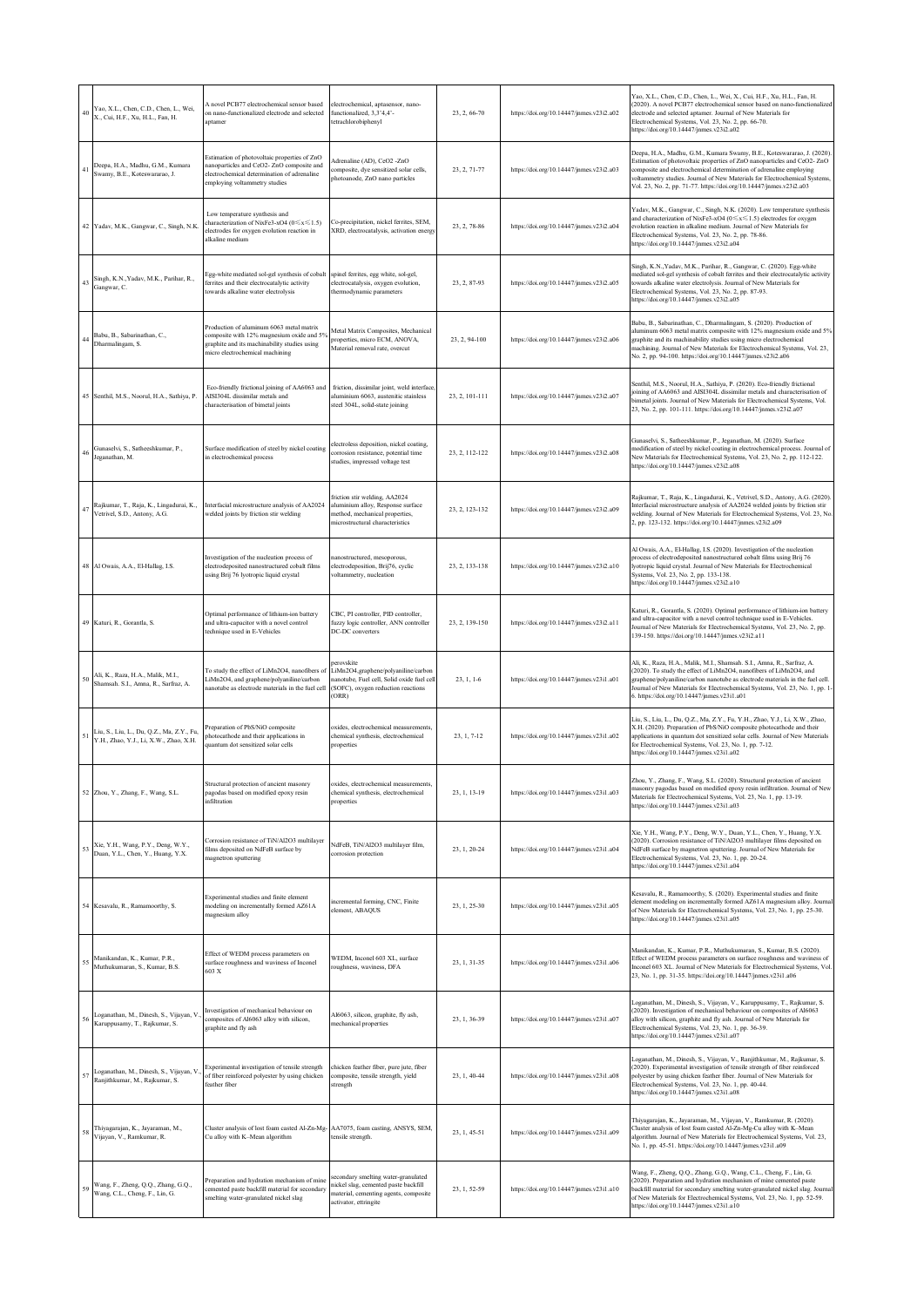|    | 60 Xie, L., Kirk, D.W.                                                                                                 | An improved hydroxide conversion process of<br>anionic exchange membranes for Alka-line<br>fuel cells                                                                  |                                                                                                    | 22, 4, 173-178 | https://doi.org/10.14447/jnmes.v22i4.a01 | Xie, L., Kirk, D.W. (2019). An improved hydroxide conversion process of<br>anionic exchange membranes for Alka-line fuel cells. Journal of New<br>Materials for Electrochemical Systems, Vol. 22, No. 4, pp. 173-178.<br>https://doi.org/10.14447/jnmes.v22i4.a01                                                                                                                   |
|----|------------------------------------------------------------------------------------------------------------------------|------------------------------------------------------------------------------------------------------------------------------------------------------------------------|----------------------------------------------------------------------------------------------------|----------------|------------------------------------------|-------------------------------------------------------------------------------------------------------------------------------------------------------------------------------------------------------------------------------------------------------------------------------------------------------------------------------------------------------------------------------------|
|    | 61 Almutairi, G., Alenazey, F., Alyousef, Y.                                                                           | mpact of changing mode on the execution of<br>100 W solid oxide fuel cells (SOFCs)                                                                                     | solid oxide fuel cell, electrolysis, co-<br>electrolysis, hydrogen produced, carbon<br>deposition  | 22, 4, 179-184 | https://doi.org/10.14447/jnmes.v22i4.a02 | Almutairi, G., Alenazey, F., Alyousef, Y. (2019). Impact of changing mode<br>on the execution of 100 W solid oxide fuel cells (SOFCs). Journal of New<br>Materials for Electrochemical Systems, Vol. 22, No. 4, pp. 179-184.<br>https://doi.org/10.14447/jnmes.v22i4.a02                                                                                                            |
|    | Wang, Y.K., Han, Y.Q., Li, T.X., Zhang,<br>62 Z.L., Chen, Z.X., Cao, A.P., Wang,<br>Y.M.                               | Anthraquinone grafted graphene<br>oxide/polypyrrole composites with enhanced<br>elec-trochemical performance                                                           | graphene oxide, polypyrrole, redox<br>active, composites, supercapacitor                           | 22, 4, 185-190 | https://doi.org/10.14447/jnmes.v22i4.a03 | Wang, Y.K., Han, Y.Q., Li, T.X., Zhang, Z.L., Chen, Z.X., Cao, A.P.,<br>Wang, Y.M. (2019). Anthraquinone grafted graphene oxide/polypyrrole<br>composites with enhanced elec-trochemical performance. Journal of New<br>Materials for Electrochemical Systems, Vol. 22, No. 4, pp. 185-190.<br>https://doi.org/10.14447/jnmes.v22i4.a03                                             |
|    | 63 Lee, S.J., Kim, S.J., Hong, T.W.                                                                                    | Evaluations of discharge capacity and cycle<br>stability on graphene-added<br>Li1.9Ni0.35Mn0.65O2 cathode by carbonate<br>o-precipitation                              | Mn-rich cathode, Carbonate co-<br>precipitation, Graphene                                          | 22, 4, 191-194 | https://doi.org/10.14447/jnmes.v22i4.a04 | Lee, S.J., Kim, S.J., Hong, T.W. (2019). Evaluations of discharge capacity<br>and cycle stability on graphene-added Li1.9Ni0.35Mn0.65O2 cathode by<br>carbonate co-precipitation. Journal of New Materials for Electrochemical<br>Systems, Vol. 22, No. 4, pp. 191-194.<br>https://doi.org/10.14447/jnmes.v22i4.a04                                                                 |
|    | 64 Najjar, R., Abdel-Gaber, A.M., Awad, R.                                                                             | Corrosion behavior of Mn2O3 nanoparticles<br>loped samarium superconductor in 0.5 M HCl                                                                                | corrosion, superconductor, polarization<br>impedance                                               | 22, 4, 195-199 | https://doi.org/10.14447/jnmes.v22i4.a05 | Najjar, R., Abdel-Gaber, A.M., Awad, R. (2019). Corrosion behavior of<br>Mn2O3 nanoparticles doped samarium superconductor in 0.5 M HCl.<br>Journal of New Materials for Electrochemical Systems, Vol. 22, No. 4, pp.<br>195-199. https://doi.org/10.14447/jnmes.v22i4.a05                                                                                                          |
|    | 65 Myles, A.S., Savadogo, O., Oishi, K.                                                                                | Development of a new building integrated PV<br>thermal solar module                                                                                                    |                                                                                                    | 22, 4, 200-216 | https://doi.org/10.14447/jnmes.v22i4.a06 | Myles, A.S., Savadogo, O., Oishi, K. (2019). Development of a new building<br>integrated PV-thermal solar module. Journal of New Materials for<br>Electrochemical Systems, Vol. 22, No. 4, pp. 200-216.<br>https://doi.org/10.14447/jnmes.v22i4.a06                                                                                                                                 |
| 66 | Wang, C.L., Zhao, G.F., Zheng, Y.C.,<br>Zhang, K.F., Ye, P.Y., Cui, X.W.                                               | Study on the preparation of high performance<br>concrete using steel slag and iron ore tail-ings                                                                       | steel slag, iron ore tailings, high<br>performance concrete, ettringite, pore<br>size distribution | 22, 4, 217-223 | https://doi.org/10.14447/jnmes.v22i4.a07 | Wang, C.L., Zhao, G.F., Zheng, Y.C., Zhang, K.F., Ye, P.Y., Cui, X.W.<br>(2019). Study on the preparation of high performance concrete using steel<br>slag and iron ore tail-ings. Journal of New Materials for Electrochemical<br>Systems, Vol. 22, No. 4, pp. 217-223.<br>https://doi.org/10.14447/jnmes.v22i4.a07                                                                |
| 67 | Liang, X.Y., Wang, C.L., Zhan, J.Y.,<br>Cui, X.W., Ren, Z.Z.                                                           | Study on preparation of eco-friendly<br>autoclaved aerated concrete from low silicon<br>and high iron ore tailings                                                     | iron ore tailings, autoclaved aerated<br>concrete, fineness, content, tobermorite                  | 22, 4, 224-230 | https://doi.org/10.14447/jnmes.v22i4.a08 | Liang, X.Y., Wang, C.L., Zhan, J.Y., Cui, X.W., Ren, Z.Z. (2019). Study on<br>preparation of eco-friendly autoclaved aerated concrete from low silicon and<br>high iron ore tailings. Journal of New Materials for Electrochemical Systems,<br>Vol. 22, No. 4, pp. 224-230. https://doi.org/10.14447/jnmes.v22i4.a08                                                                |
| 68 | Li, J., Wang, Z.J., Zhang, K.F., Wang,<br>C.L., Cui, X.W.                                                              | Properties and hydration mechanism of<br>autoclaved aerated concrete containing coal<br>gangue and fly ash                                                             | coal gangue, fly ash, autoclaved aerated<br>concrete, tobermorite, structure of pore<br>wall       | 22, 4, 231-238 | https://doi.org/10.14447/jnmes.v22i4.a09 | Li, J., Wang, Z.J., Zhang, K.F., Wang, C.L., Cui, X.W. (2019). Properties<br>and hydration mechanism of autoclaved aerated concrete containing coal<br>gangue and fly ash. Journal of New Materials for Electrochemical Systems,<br>Vol. 22, No. 4, pp. 231-238. https://doi.org/10.14447/jnmes.v22i4.a09                                                                           |
| 69 | Qin, X.Z., Yang, G., Cai, F.P., Jiang, B., Recovery and Reuse of Spent LiFePO4<br>Chen, H., Tan, C.H.                  | <b>Batteries</b>                                                                                                                                                       | spent batteries, lithium iron phosphate,<br>ecycling                                               | 22, 3, 119-124 | https://doi.org/10.14447/jnmes.v22i3.a01 | Qin, X.Z., Yang, G., Cai, F.P., Jiang, B., Chen, H., Tan, C.H. (2019).<br>Recovery and reuse of spent LiFePO4 batteries. Journal of New Materials for<br>Electrochemical Systems, Vol. 22, No. 3, pp. 119-124.<br>https://doi.org/10.14447/jnmes.v22i3.a01                                                                                                                          |
|    | 70 Kandasamy, S.K., Kandasamy, K.                                                                                      | Graphene - Polyaniline Nanocomposite<br>Freated with Microwave as a New<br>Supercapacitor Electrode and its Structural,<br><b>Electrochemical Properties</b>           | graphene, polyaniline, supercapacitor,<br>microwave treatment                                      | 22, 3, 125-131 | https://doi.org/10.14447/jnmes.v22i3.a02 | Kandasamy, S.K., Kandasamy, K. (2019). Graphene - polyaniline<br>nanocomposite treated with microwave as a new supercapacitor electrode<br>and its structural, electrochemical properties. Journals of New Materials for<br>Electrochemical Systems, Vol. 22, No. 3, pp. 125-131.<br>https://doi.org/10.14447/jnmes.v22i3.a02                                                       |
| 71 | Sulaiman, M., Che Su, N., Mohamed,<br>N.S.                                                                             | Sol-gel Synthesis and Characterization of<br>MgSO4:Mg(NO3)2 - Al2O3 Composite Solid<br>Electrolytes                                                                    | magnesium sulphate, magnesium<br>nitrate, composite solid electrolyte,<br><b>XRD, DSC</b>          | 22.3.132-138   | https://doi.org/10.14447/jnmes.v22i3.a03 | Sulaiman, M., Che Su, N., Mohamed, N.S. (2019). Sol-gel synthesis and<br>characterization of MgSO4:Mg(NO3)2 - Al2O3 composite solid electrolytes<br>Journal of New Materials for Electrochemical Systems, Vol. 22, No. 3, pp.<br>132-138. https://doi.org/10.14447/jnmes.v22i3.a03                                                                                                  |
| 72 | Siburian, R., Ratih, D., Andriayani,<br>Perangin-Angin, S., Sembiring, H.,<br>Supeno, M., Simanjuntak, C., Pratiwi, S. | Facile Method to Synthesize of N-Graphene<br>Nano Sheets                                                                                                               | N-graphene nano sheets, graphene<br>nano sheets, amonia, room temperature                          | 22, 3, 139-142 | https://doi.org/10.14447/jnmes.v22i3.a04 | Siburian, R., Ratih, D., Andriayani, Perangin-Angin, S., Sembiring, H.,<br>Supeno, M., Simanjuntak, C., Pratiwi, S. (2019). Facile method to<br>synthesize of N-graphene nano sheets. Journal of New Materials for<br>Electrochemical Systems, Vol. 22, No. 3, pp. 139-142.<br>https://doi.org/10.14447/jnmes.v22i3.a04                                                             |
| 73 | Tian, X.P., Zhan, J.Y., Wang, C.L., Cui,<br>X.W.                                                                       | Preparation of Gold Tailings-incorporated<br>Composite Cementitious Materials and the<br>Mechanism of Chlorine Solidification                                          | gold tailings, composite cementitious<br>materials, chloride ions, friedel salt,<br>ettringite     | 22, 3, 143-148 | https://doi.org/10.14447/jnmes.v22i3.a05 | Tian, X.P., Zhan, J.Y., Wang, C.L., Cui, X.W. (2019). Preparation of gold<br>tailings-incorporated composite cementitious materials and the mechanism of<br>chlorine solidification. Journal of New Materials for Electrochemical<br>Systems, Vol. 22, No. 3, pp. 143-148.<br>https://doi.org/10.14447/jnmes.v22i3.a05                                                              |
| 74 | Yang, F.H., Zhu, Y., Li, J., Wang, C.L.,<br>Ren, Z.Z., Cui, X.W.                                                       | Preparation and Performance of Energy-saving<br>and Environment-friendly Autoclaved Aerated<br>Concrete Prepared by Quartz Tailings Sand                               | quartz tailing sand, autoclaved aerated<br>concrete, fineness, content                             | 22, 3, 149-154 | https://doi.org/10.14447/jnmes.v22i3.a06 | Yang, F.H., Zhu, Y., Li, J., Wang, C.L., Ren, Z.Z., Cui, X.W. (2019).<br>Preparation and performance of energy-saving and environment-friendly<br>autoclaved aerated concrete prepared by quartz tailings sand. Journal of New<br>Materials for Electrochemical Systems, Vol. 22, No. 3, pp. 149-154.<br>https://doi.org/10.14447/jnmes.v22i3.a06                                   |
|    | 75 Srinivasan, V.P., Palani, P.K.                                                                                      | Experimental Investigation on Wire-Electro<br>Discharge Machining of Tungsten Carbide<br>(WC) using Response Surface Methodology<br>(RSM)                              | WEDM, Tungsten Carbide, Material<br>Removal Rate, surface roughness,<br>RSM, DOE                   | 22, 3, 155-158 | https://doi.org/10.14447/jnmes.v22i3.a07 | Srinivasan, V.P., Palani, P.K. (2019). Experimental investigation on Wire-<br>Electro Discharge Machining of Tungsten Carbide (WC) using Response<br>Surface Methodology (RSM). Journal of New Materials for Electrochemical<br>Systems, Vol. 22, No. 3, pp. 155-158.<br>https://doi.org/10.14447/jnmes.v22i3.a07                                                                   |
| 76 | Yang, F.H., Liang, X.Y., Zhu, Y., Wang,<br>C.L., Zhao, G.F., Cui, X.W.                                                 | Preparation of Environmentally Friendly and<br>Energy-saving Autoclaved Aerated Concrete<br>using Gold Tailings                                                        | gold tailings, autoclaved aerated<br>concrete, calcium materials, tobermorit                       | 22, 3, 159-164 | https://doi.org/10.14447/jnmes.v22i3.a08 | Yang, F.H., Liang, X.Y., Zhu, Y., Wang, C.L., Zhao, G.F., Cui, X.W.<br>(2019). Preparation of environmentally friendly and energy-saving<br>autoclaved aerated concrete using gold tailings. Journal of New Materials for<br>Electrochemical Systems, Vol. 22, No. 3, pp. 159-164.<br>https://doi.org/10.14447/jnmes.v22i3.a08                                                      |
| 77 | Samson Myles, A., Savadogo, O., Oishi,                                                                                 | Concept and Simulation Study of a Novel<br>Building Integrated Photovoltaic Thermal<br>BIPV-T) Solar Module                                                            |                                                                                                    | 22, 3, 165-172 | https://doi.org/10.14447/jnmes.v22i3.a09 | Samson Myles, A., Savadogo, O., Oishi, K. (2019). Concept and simulation<br>study of a novel building integrated photovoltaic thermal (BIPV-T) solar<br>module. Journal of New Materials for Electrochemical Systems, Vol. 22, No.<br>3, pp. 165-172. https://doi.org/10.14447/jnmes.v22i3.a09                                                                                      |
| 78 | Zain, N.F., Dzulkurnain, N.A., Ahmad,<br>A., Salleh, F., Mohamed, N.S.                                                 | Polymer Electrolytes Based on Novel<br>Poly(Ethyl Methacrylate-co-Deproteinized<br>Natural Rubber) for dye Sensitized Solar Cell<br>Application                        | P(EMA-co-DPNR), copolymer,<br>magnesium iodide, DSSC                                               | 22, 2, 65-69   | https://doi.org/10.14447/jnmes.v22i2.a01 | Zain, N.F., Dzulkurnain, N.A., Ahmad, A., Salleh, F., Mohamed, N.S.<br>(2019). Polymer electrolytes based on novel poly(ethyl methacrylate-co-<br>deproteinized natural rubber) for dye sensitized solar cell application.<br>Journal of New Materials for Electrochemical Systems, Vol. 22, No. 2, pp.<br>65-69. https://doi.org/10.14447/jnmes.v22i2.a01                          |
| 79 | Wang, C.L., Ren, Z.Z., Zheng, Y.C., Ye,<br>P.F., Zhang, K.F., Cui, X.W.                                                | Effects of Heat Treatment System on<br>Mechanical Strength and Crystallinity of CaO-<br>MgO- Al2O3-SiO2 Glass-Ceramics<br>Containing Coal Gangue and Iron Ore Tailings | coal gangue, iron ore tailings, glass-<br>ceramics, mechanical strength,<br>crystallinity          | 22, 2, 70-78   | https://doi.org/10.14447/jnmes.v22i2.a02 | Wang, C.L., Ren, Z.Z., Zheng, Y.C., Ye, P.F., Zhang, K.F., Cui, X.W.<br>(2019). Effects of heat treatment system on mechanical strength and<br>crystallinity of CaO-MgO- Al2O3-SiO2 glass-ceramics containing coal<br>gangue and iron ore tailings. Journal of New Materials for Electrochemical<br>Systems, Vol. 22, No. 2, pp. 70-78.<br>https://doi.org/10.14447/jnmes.v22i2.a02 |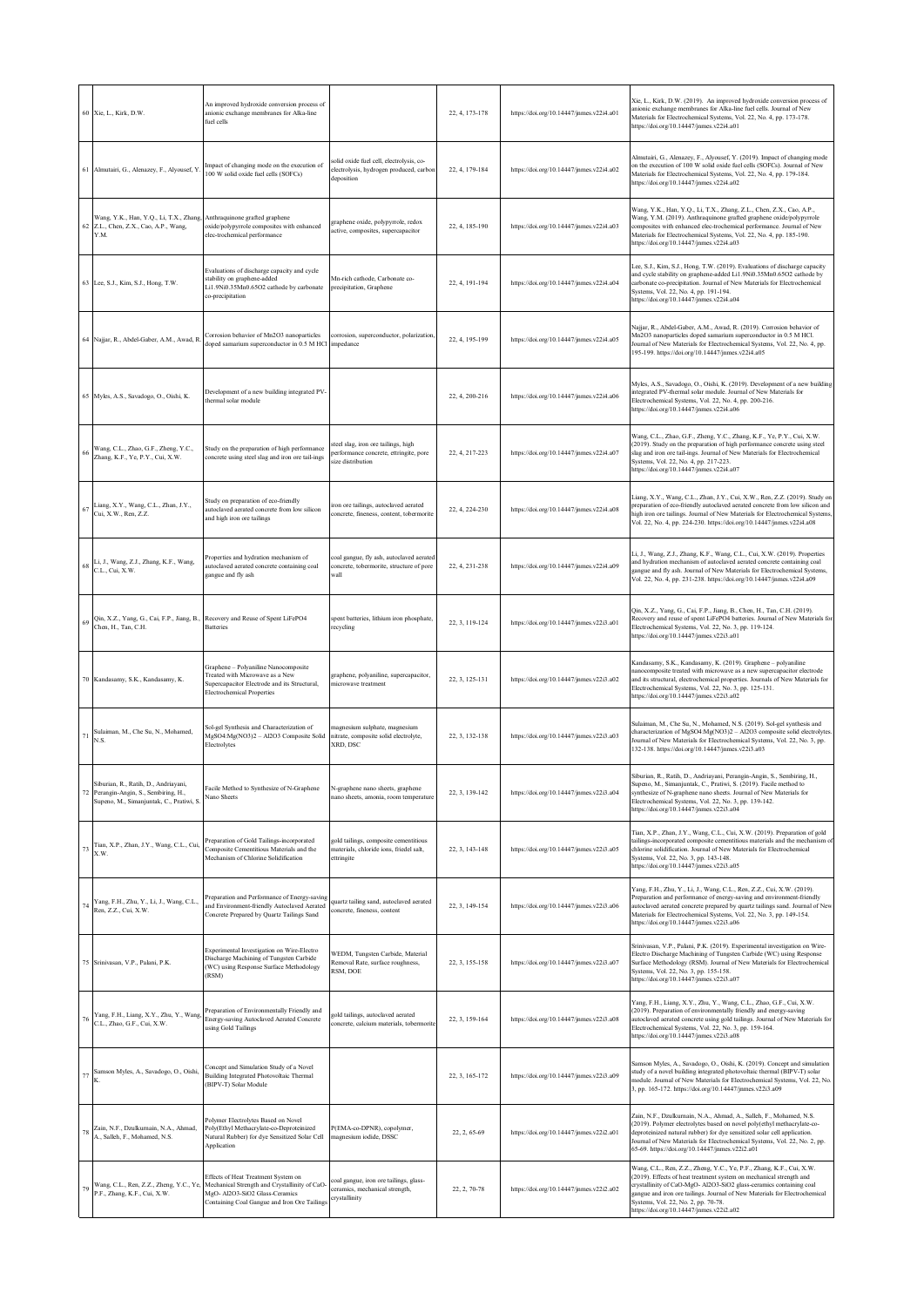| $80\,$ | Zhang, X.P., Chen, L.X., Zheng, Y.F.,<br>Tang, H.D., Liu, Z.J.                                  | Electrocatalytic Reduction and Detection of 4-<br>Nitrophenol in Water at Free-Standing Cu<br>Nanowire Electrode                                                            | Cu nanowires, Electrochemical sensor,<br>Free-standing electrode, 4-Nitrophenol                                                                                                                                  | 22, 2, 79-84   | https://doi.org/10.14447/jnmes.v22i2.a03 | Zhang, X.P., Chen, L.X., Zheng, Y.F., Tang, H.D., Liu, Z.J. (2019).<br>Electrocatalytic reduction and detection of 4-nitrophenol in water at free-<br>standing Cu nanowire electrode. Journal of New Materials for<br>Electrochemical Systems, Vol. 22, No. 2, pp. 79-84.<br>https://doi.org/10.14447/jnmes.v22i2.a03                                                                                         |
|--------|-------------------------------------------------------------------------------------------------|-----------------------------------------------------------------------------------------------------------------------------------------------------------------------------|------------------------------------------------------------------------------------------------------------------------------------------------------------------------------------------------------------------|----------------|------------------------------------------|---------------------------------------------------------------------------------------------------------------------------------------------------------------------------------------------------------------------------------------------------------------------------------------------------------------------------------------------------------------------------------------------------------------|
| 81     | Cui, X.W.                                                                                       | Wang, Z.J., Li, J., Ye, P.F., Wang, C.L., Microstructure and Hydration Mechanism of<br>Autoclaved Aerated Concrete from Fly Ash                                             | fly ash, siliceous materials, autoclaved<br>aerated concrete, ettringite, tobermorite                                                                                                                            | 22, 2, 85-90   | https://doi.org/10.14447/jnmes.v22i2.a04 | Wang, Z.J., Li, J., Ye, P.F., Wang, C.L., Cui, X.W. (2019). Microstructure<br>and hydration mechanism of autoclaved aerated concrete from fly ash.<br>Journal of New Materials for Electrochemical Systems, Vol. 22, No. 2, pp.<br>85-90. https://doi.org/10.14447/jnmes.v22i2.a04                                                                                                                            |
| 82     | Salama, F.M., Attia, K.A.M., El-Shal,<br>M.A., Said, R.A.M., El-Olemy, A.,<br>Abdel-Raoof, A.M. | Anodic Stripping Voltammetric Methods for<br>Determination of Brexpiprazole and its Elec-<br>Trochemical Oxidation Behavior in Pure Form<br>and Pharmaceutical Preparations | anodic stripping, Differential Pulse<br>Voltammetry, Square Wave<br>/oltammetry, Brexpiprazole                                                                                                                   | 22, 2, 91-97   | https://doi.org/10.14447/jnmes.v22i2.a05 | Salama, F.M., Attia, K.A.M., El-Shal, M.A., Said, R.A.M., El-Olemy, A.,<br>Abdel-Raoof, A.M. (2019). Anodic stripping voltammetric methods for<br>determination of brexpiprazole and its elec-trochemical oxidation behavior in<br>pure form and pharmaceutical preparations. Journal of New Materials for<br>Electrochemical Systems, Vol. 22, No. 2, pp. 91-97.<br>https://doi.org/10.14447/jnmes.v22i2.a05 |
|        | 83 Deng, J.W., Cao, L.                                                                          | Research on Human Motion Test Based on<br><b>Biomechanical Sensors Using</b><br>Electromyography and Pressure Detection<br>Systems                                          | PVDF biomechanical sensor, motion<br>test                                                                                                                                                                        | 22, 2, 98-101  | https://doi.org/10.14447/jnmes.v22i2.a06 | Deng, J.W., Cao, L. (2019). Research on human motion test based on<br>biomechanical sensors using electromyography and pressure detection<br>systems. Journal of New Materials for Electrochemical Systems, Vol. 22, No.<br>2, pp. 98-101. https://doi.org/10.14447/jnmes.v22i2.a06                                                                                                                           |
|        | Lv, Y., Zhang, Z., Hou, Q.K., Li, X.C.,<br>84 Zhang, X.Y., Sun, J.L., Zhang, X., Tao,<br>X.H.   | Optimization of Sensor Arrays for the<br>dentification of Abalone Flavoring Liquids                                                                                         | abalone flavoring liquid, one-way<br>ANOVA, principal component analysis<br>optimization of sensor arrays                                                                                                        | 22, 2, 102-106 | https://doi.org/10.14447/jnmes.v22i2.a07 | Lv, Y., Zhang, Z., Hou, Q.K., Li, X.C., Zhang, X.Y., Sun, J.L., Zhang, X.,<br>Tao, X.H. (2019). Optimization of sensor arrays for the identification of<br>abalone flavoring liquids. Journal of New Materials for Electrochemical<br>Systems, Vol. 22, No. 2, pp. 102-106.<br>https://doi.org/10.14447/jnmes.v22i2.a07                                                                                       |
| 85     | Kashina, S., Balleza, M., Jacobo-Azuara<br>A., Galindo, R.                                      | Production of Carbonaceous Materials with<br>High Capacitance by Electrochemical<br>Technique                                                                               | electrochemical synthesis, carbon<br>naterial, electrochemical<br>upercapacitor                                                                                                                                  | 22, 2, 107-111 | https://doi.org/10.14447/jnmes.v22i2.a08 | Kashina, S., Balleza, M., Jacobo-Azuara, A., Galindo, R. (2019). Production<br>of carbonaceous materials with high capacitance by electrochemical<br>technique. Journal of New Materials for Electrochemical Systems, Vol.22,<br>No.2, pp. 107-111. https://doi.org/10.14447/jnmes.v22i2.a08                                                                                                                  |
| 86     | Tian, X.P., Zheng, Y.C., Wang, C.L.,<br>Cui, X.W.                                               | Preparation and Hydration Mechanism of Low<br>Shrinkage Railway Sleeper Concrete<br>Containing Hot Steaming Steel Slag                                                      | hot steaming steel slag, railway sleeper<br>oncrete with iron ore tailings,<br>autogenous shrinkage, ettringite                                                                                                  | 22, 2, 112-118 | https://doi.org/10.14447/jnmes.v22i2.a09 | Tian, X.P., Zheng, Y.C., Wang, C.L., Cui, X.W. (2019). Preparation and<br>hydration mechanism of low shrinkage railway sleeper concrete containing<br>hot steaming steel slag. Journal of New Materials for Electrochemical<br>Systems, Vol. 22, No. 2, pp. 112-118.<br>https://doi.org/10.14447/jnmes.v22i2.a09                                                                                              |
|        | Hariharan, G., Moorthi, N.S.V.,<br>Karthickeyan, D., Thanikaikarasan, S.                        | Influence of Annealing Temperature on the<br>Characteristics of Chemical Bath Deposited<br>Zinc Sulphide Thin Films for Solar Cell<br>Applications                          | Zinc Sulphide thin films, Solution<br>Concentration, Annealing Temperature,<br>Transmittance                                                                                                                     | $22, 1, 1-4$   | https://doi.org/10.14447/jnmes.v22i1.a01 | Hariharan, G., Moorthi, N.S.V., Karthickeyan, D., Thanikaikarasan, S.<br>(2019). Influence of annealing temperature on the characteristics of chemical<br>bath deposited zinc sulphide thin films for solar cell applications. Journal of<br>New Materials for Electrochemical Systems, Vol. 22, No. 1, pp. 1-4.<br>https://doi.org/10.14447/jnmes.v22i1.a01                                                  |
| 88     | Sathish, T., Chandramohan, D., Vijayan,<br>V., Sebastian, P.J.                                  | Investigation on Microstructural and<br>Mechanical Properties of Cu Reinforced with<br>Sic Composites Prepared by Microwave<br><b>Sintering Process</b>                     | Copper, silicon carbide, graphite,<br>ardness test, compressive test,<br>microstructure test                                                                                                                     | $22.1.5 - 9$   | https://doi.org/10.14447/jnmes.v22i1.a02 | Sathish, T., Chandramohan, D., Vijayan, V., Sebastian, P.J. (2019).<br>Investigation on microstructural and mechanical properties of Cu reinforced<br>with Sic composites prepared by microwave sintering process. Journal of<br>New Materials for Electrochemical Systems, Vol. 22, No. 1, pp. 5-9.<br>https://doi.org/10.14447/jnmes.v22i1.a02                                                              |
| 89     | Dinesh, S., Parameswaran, P., Vijayan,<br>V., Thanikaikarasan, S., Rajaguru, K.                 | Study on Microstructure and Properties of Al-<br>Cu-Li Alloys for Electrochemical Applications                                                                              | Aluminium alloy, stir casting,<br>microstructure, scanning electron<br>microscope, intermetallics, structural<br>applications                                                                                    | 22, 1, 11-14   | https://doi.org/10.14447/jnmes.v22i1.a03 | Dinesh, S., Parameswaran, P., Vijayan, V., Thanikaikarasan, S., Rajaguru,<br>K. (2019). Study on microstructure and properties of Al-Cu-Li alloys for<br>electrochemical applications. Journal of New Materials for Electrochemical<br>Systems, Vol. 22, No. 1, pp. 11-14.<br>https://doi.org/10.14447/jnmes.v22i1.a03                                                                                        |
|        | 90 Sundaraj, M., Subramani, V.                                                                  | Corrosion Investigation on Magnesium AZ91D<br>alloy coated with EN-Phosphate and Nano<br>additives (ZnO) and its Feasibility in Engine<br>Applications                      | nagnesium AZ91D, electroless nickel<br>coating, neutral salt spray test,<br>corrosion, engines                                                                                                                   | 22, 1, 15-19   | https://doi.org/10.14447/jnmes.v22i1.a04 | Sundaraj, M., Subramani, V. (2019). Corrosion investigation on magnesium<br>AZ91D alloy coated with EN-Phosphate and nano additives (ZnO) and its<br>feasibility in engine applications. Journal of New Materials for<br>Electrochemical Systems, Vol. 22, No. 1, pp. 15-19.<br>https://doi.org/10.14447/jnmes.v22i1.a04                                                                                      |
| 91     | Roseline, S., Paramasivam, V.,<br>Parameswaran, P., Antony, A.G.                                | Evaluation of Mechanical Properties and<br>Stability of Al 6061 with Addition of ZrO2<br>And Al2O3                                                                          | Al6061, ZrO2 & Al2O3, mechanical<br>behavior, fracture toughness, thermal<br>stability                                                                                                                           | 22, 1, 21-23   | https://doi.org/10.14447/jnmes.v22i1.a05 | Roseline, S., Paramasivam, V., Parameswaran, P., Antony, A.G. (2019).<br>Evaluation of mechanical properties and stability of Al 6061 with addition of<br>ZrO2 And Al2O3. Journal of New Materials for Electrochemical Systems,<br>Vol. 22, No. 1, pp. 21-23. https://doi.org/10.14447/jnmes.v22i1.a05                                                                                                        |
| $92\,$ | Vasanthkumar, P., Senthilkumar, N.,<br>Palanikumar, K., Rathinam, N.                            | Influence of Seashell Addition on Thermo-<br>Mechanical Properties of Nylon 66 Polymer<br>Matrix Composite                                                                  | sea shell particulate, reinforcement,<br>nylon 66, differential scanning<br>calorimetry (DSC), dynamic<br>nechanical analysis (DMA) and<br>thermal gravimetric analysis (TGA)                                    | 22, 1, 25-31   | https://doi.org/10.14447/jnmes.v22i1.a06 | Vasanthkumar, P., Senthilkumar, N., Palanikumar, K., Rathinam, N.<br>(2019). Influence of seashell addition on thermo-mechanical properties of<br>nylon 66 polymer matrix composite. Journal of New Materials for<br>Electrochemical Systems, Vol. 22, No. 1, pp. 25-31.<br>https://doi.org/10.14447/jnmes.v22i1.a06                                                                                          |
| 93     | Dinesh, S., Vijayan, V.,<br>Thanikaikarasan, S., Sebastian, P.J.                                | Productivity and Quality Enhancement in<br>Powder Mixed Electrical Discharge Machining<br>for OHNS Die Steel by Utilization of ANN and<br><b>RSM</b> Modeling               | owder mixed electrical discharge<br>machining (PMEDM), material remova<br>rate (MRR), surface roughness (SR),<br>e-sponse surface methodology (RSM),<br>artificial neural network (ANN).<br>bowder concentration | 22, 1, 33-43   | https://doi.org/10.14447/jnmes.v22i1.a07 | Dinesh, S., Vijayan, V., Thanikaikarasan, S., Sebastian, P.J. (2019).<br>Productivity and quality enhancement in powder mixed electrical discharge<br>machining for OHNS die steel by utilization of ANN and RSM modeling.<br>Journal of New Materials for Electrochemical Systems, Vol. 22, No. 1, pp.<br>33-43. https://doi.org/10.14447/jnmes.v22i1.a07                                                    |
|        | Yokeswaran, R., Vijayan, V.,<br>Karthikeyan, T., Kumar, B.S., Kumar,<br>G.S.                    | Comprehensive Analysis of Surface<br>Modification Process Parameters by Using<br>Tungsten Inert Gas Welding Process                                                         | duplex stainless steel, rockwell C<br>hardness tester, scanning electron<br>microscope, microstructure                                                                                                           | 22, 1, 45-49   | https://doi.org/10.14447/jnmes.v22i1.a08 | Yokeswaran, R., Vijayan, V., Karthikeyan, T., Kumar, B.S., Kumar, G.S.<br>(2019). Comprehensive analysis of surface modification process parameters<br>by using tungsten inert gas welding process. Journal of New Materials for<br>Electrochemical Systems, Vol. 22, No. 1, pp. 45-49.<br>https://doi.org/10.14447/jnmes.v22i1.a08                                                                           |
| 95     | Velmurugan, V., Paramasivam, V.,<br>Thanikaiarasan, S., Vaikundraj, T.P.                        | Experimental Investigation on Material<br>Characteristics of NR Mount and<br>Fluorocarbon Blended NRMounts for Diesel<br>Engine On-Road Vehicle                             | Diesel engine, rubber mount,<br>fluorocarbon, vibration, noise                                                                                                                                                   | 22, 1, 51-57   | https://doi.org/10.14447/jnmes.v22i1.a09 | Velmurugan, V., Paramasivam, V., Thanikaiarasan, S., Vaikundraj, T.P.<br>(2019). Experimental investigation on material characteristics of NR mount<br>and fluorocarbon blended NRMounts for diesel engine on-road vehicle.<br>Journal of New Materials for Electrochemical Systems, Vol. 22, No. 1, pp.<br>51-57. https://doi.org/10.14447/jnmes.v22i1.a09                                                   |
| 96     | Meza, A.F., Campos, J., López, N.R.,<br>Romero, L.C., Sebastian, P.J.,<br>Thanikaikarasan, S.   | Characterization of Graphene Powder /<br>Wireglue / Silver Paint Electrodes for<br>Application in Microbial Fuel Cells                                                      | microbial fuel cell, graphene, wireglue,<br>electrodes                                                                                                                                                           | 22, 1, 59-63   | https://doi.org/10.14447/jnmes.v22i1.a10 | Meza, A.F., Campos, J., López, N.R., Romero, L.C., Sebastian, P.J.,<br>Thanikaikarasan, S. (2019). Characterization of graphene powder / wireglue<br>silver paint electrodes for application in microbial fuel cells. Journal of New<br>Materials for Electrochemical Systems, Vol. 22, No. 1, pp. 59-63.<br>https://doi.org/10.14447/jnmes.v22i1.a10                                                         |
|        | 97 Liu, M.X., Huang, H.                                                                         | Ionic Conduction Characteristics of C8mimX<br>Ionic Liquids and Their Hybrids Towards<br>Application to Charge and Lithium-Ion<br>Storage                                   | onic liquids, conduction, hybrids,<br>nolar composition, activation energy,<br>nergy storage                                                                                                                     | 21, 4, 199-203 | https://doi.org/10.14447/jnmes.v21i4.a01 | Liu, M.X., Huang, H. (2018). Ionic conduction characteristics of c8mimx<br>onic liquids and their hybrids towards application to charge and lithium-ion<br>storage. Journal of New Materials for Electrochemical Systems, Vol. 21, No.<br>4, pp. 199-203. https://doi.org/10.14447/jnmes.v21i4.a01                                                                                                            |
| 98     | Chen, H., Chang, Y.C., Chen, Y.Y., Lo,<br>W.C.                                                  | Comparison of ZnO Nanoflakes on Copper<br>and Brass Substrates                                                                                                              | ZnO nanoflakes, hydrothermal method,<br>opper substrate, brass substrate                                                                                                                                         | 21, 4, 205-209 | https://doi.org/10.14447/jnmes.v21i4.a02 | Chen, H., Chang, Y.C., Chen, Y.Y., Lo, W.C. (2018). Comparison of ZnO<br>nanoflakes on copper and brass substrates. Journal of New Materials for<br>Electrochemical Systems, Vol. 21, No. 4, pp. 205-209.<br>https://doi.org/10.14447/jnmes.v21i4.a02                                                                                                                                                         |
| 99     | Guo, L.L., Luo, Z.H., Zhao, Y.Z., Guo,<br>J., Zhu, M., Luo, K., Huang, A.Z.                     | Electrochemical Performance and<br>Functionalization of Multiwalled Carbon<br>Nanotubes with a Green and Facile Treatment                                                   | cold plasma, multiwalled carbon<br>anotubes, functionalization.<br>upercapacitor                                                                                                                                 | 21, 4, 211-216 | https://doi.org/10.14447/jnmes.v21i4.a03 | Guo, L.L., Luo, Z.H., Zhao, Y.Z., Guo, J., Zhu, M., Luo, K., Huang, A.Z.<br>(2018). Electrochemical performance and functionalization of multiwalled<br>carbon nanotubes with a green and facile treatment. Journal of New<br>Materials for Electrochemical Systems, Vol. 21, No. 4, pp. 211-216.<br>https://doi.org/10.14447/jnmes.v21i4.a03                                                                 |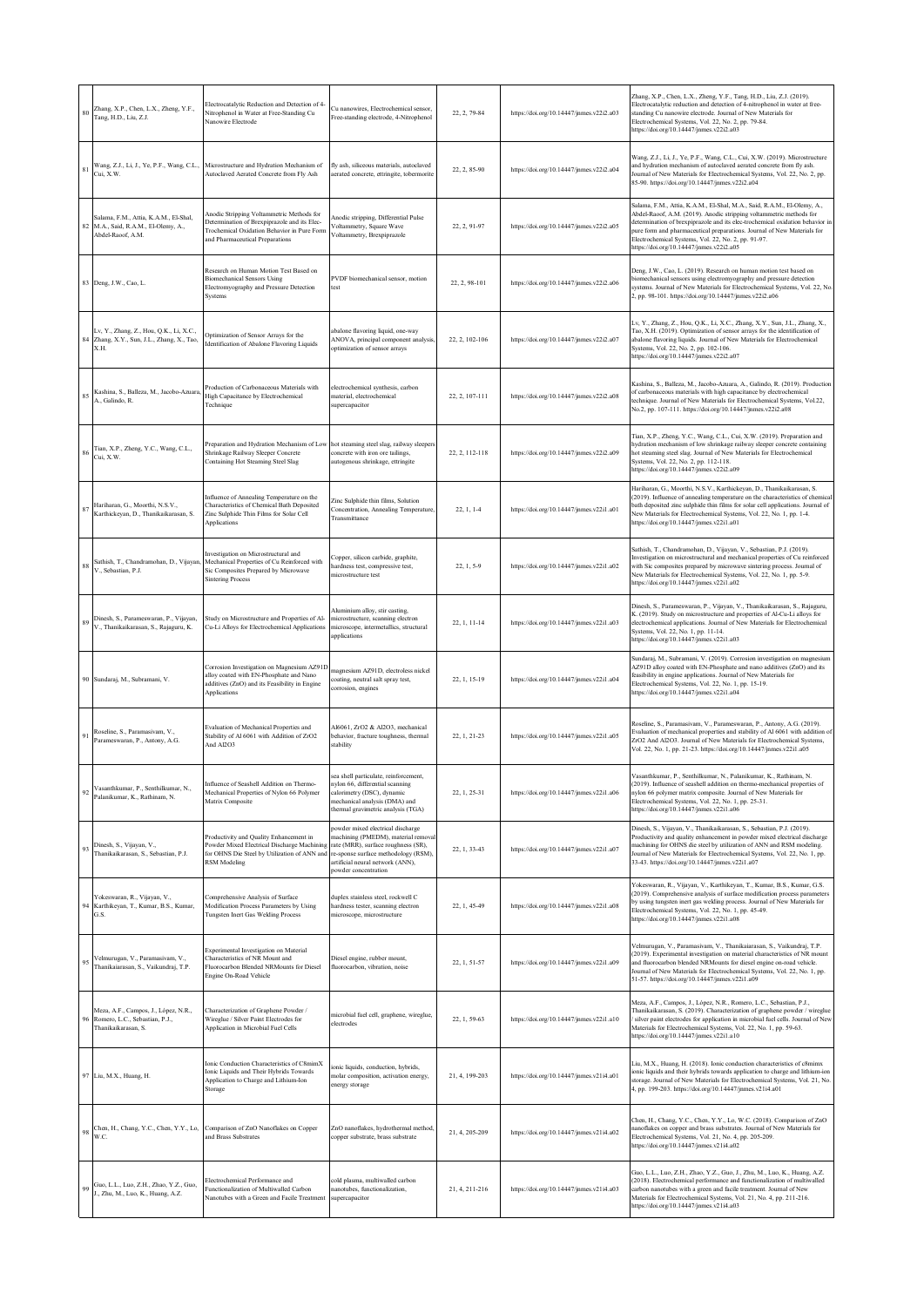|              | 100 Yan, X.Y., Wang, Y.S., Ma, Z.L.                                                                  | Preparation and Electrochemical Performance<br>of Cobalt Oxides                                                                                                                          | cobalt oxides, calcination temperature.<br>electrochemical properties, preparation                                 | 21, 4, 217-220 | https://doi.org/10.14447/jnmes.v21i4.a04 | Yan, X.Y., Wang, Y.S., Ma, Z.L. (2018). Preparation and electrochemical<br>erformance of cobalt oxides. Journal of New Materials for Electrochemical<br>Systems, Vol. 21, No. 4, pp. 217-220.<br>https://doi.org/10.14447/jnmes.v21i4.a04                                                                                                                                                                               |
|--------------|------------------------------------------------------------------------------------------------------|------------------------------------------------------------------------------------------------------------------------------------------------------------------------------------------|--------------------------------------------------------------------------------------------------------------------|----------------|------------------------------------------|-------------------------------------------------------------------------------------------------------------------------------------------------------------------------------------------------------------------------------------------------------------------------------------------------------------------------------------------------------------------------------------------------------------------------|
|              | Wang, J.J., Li, C.Y., Weng, W.C., Chiu,<br>101 J.L., Chen, Y.Y., Su, C.H., Tsai, Y.S.,<br>Chen, H.   | Sulfurization and Antibacterial Properties of<br>ZnS/ZnO Coreshell Structures on Glass Fibers                                                                                            |                                                                                                                    | 21, 4, 221-226 | https://doi.org/10.14447/jnmes.v21i4.a05 | Wang, J.J., Li, C.Y., Weng, W.C., Chiu, J.L., Chen, Y.Y., Su, C.H., Tsai,<br>Y.S., Chen, H. (2018). Sulfurization and antibacterial properties of ZnS/ZnO<br>coreshell structures on glass fibers. Journal of New Materials for<br>Electrochemical Systems, Vol. 21, No. 4, pp. 221-226.<br>https://doi.org/10.14447/jnmes.v21i4.a05                                                                                    |
| 102          | Ozel, K., Kosalay, I., Atilgan, A., Atli,<br>A., Yildiz, Z.K., Yildiz, A.                            | Performance Improvement of Dye-Sensitized<br>Solar Cells with AZO and BZO Blocking<br>Layers                                                                                             | blocking layer, dopant, natural dye,<br>dye-sensitized solar cell                                                  | 21, 4, 227-331 | https://doi.org/10.14447/jnmes.v21i4.a06 | Ozel, K., Kosalay, I., Atilgan, A., Atli, A., Yildiz, Z.K., Yildiz, A. (2018).<br>Performance improvement of Dye-Sensitized solar cells with AZO and BZO<br>blocking layers. Journal of New Materials for Electrochemical Systems, Vol.<br>21, No. 4, pp. 227-231. https://doi.org/10.14447/jnmes.v21i4.a06                                                                                                             |
| $10^{\circ}$ | Rahman, M.Y.A., Samsuri, S.A.M.,<br>Umar, A.A.                                                       | Dye-sensitized Solar Cell Utilizing TiO2-<br>sulphur Composite Photoanode: Influence of<br>Sulphur Content                                                                               | Dye-sensitized solar cells, photoanode,<br>TiO2-sulphur composite Journal of<br>New                                | 21, 4, 233-237 | https://doi.org/10.14447/jnmes.v21i4.a07 | Rahman, M.Y.A., Samsuri, S.A.M., Umar, A.A. (2018). Dye-sensitized solar<br>cell utilizing TiO2-sulphur composite photoanode: influence of sulphur<br>content. Journal of New Materials for Electrochemical Systems, Vol. 21, No.<br>4, pp. 233-237. https://doi.org/10.14447/jnmes.v21i4.a07                                                                                                                           |
| 104          | Rajan, N., Thanigaivelan R.R.,<br>Muthurajan, K.G.                                                   | Effenct of Electrochemical Machining Process<br>Parameters on Anisotropic Property of Metal<br>Matrix Composites Al7075                                                                  | electrochemical machining, acidified<br>electrolyte, anisotropic, metal matrix<br>composites, blind holes          | 21, 4, 239-242 | https://doi.org/10.14447/jnmes.v21i4.a08 | Rajan, N., Thanigaivelan R.R., Muthurajan, K.G. (2018). Effenct of<br>electrochemical machining process parameters on anisotropic property of<br>metal matrix composites Al7075. Journal of New Materials for<br>Electrochemical Systems, Vol. 21, No. 4, pp. 239-242.<br>https://doi.org/10.14447/jnmes.v21i4.a08                                                                                                      |
| 105          | Kharal, H.S., Kamran, M., Qureshi,<br>S.A., Ahmad, W.                                                | Dichlorodifluoromethane (R12)/CO2/Air Gas<br>Mixtures a Competent Gaseous Insulator as<br>Surrogate of SF6                                                                               | R12/CO2 mixtures, insulating material,<br>dielectric properties, environment<br>friendly                           | 21, 4, 243-248 | https://doi.org/10.14447/jnmes.v21i4.a09 | Kharal, H.S., Kamran, M., Qureshi, S.A., Ahmad, W. (2018).<br>Dichlorodifluoromethane (R12)/CO2/Air Gas mixtures a competent gaseous<br>insulator as surrogate of SF6. Journal of New Materials for Electrochemical<br>Systems, Vol. 21, No. 4, pp. 243-248.<br>https://doi.org/10.14447/jnmes.v21i4.a09                                                                                                                |
|              | 106 Palisoc, S., Canquin, C., Natividad, M.                                                          | Heavy Metals in Philippine Rice (Oryza<br>Sativa) using Nafion- [Ru(bpy)3]2+-Gold<br>Nanoparticles Modified Glassy Carbon<br>Electrodes                                                  | differential pulse voltammetry, heavy<br>netals, nafion, ruthenium bipyridyl,<br>gold nanoparticles                | 21, 3, 133-139 | https://doi.org/10.14447/jnmes.v21i3.543 | Palisoc, S., Canquin, C., Natividad, M. (2018). Heavy metals in philippine<br>rice (oryza sativa) using nafion- [ru(bpy)3]2+-gold nanoparticles modified<br>glassy carbon electrodes. Journal of New Materials for Electrochemical<br>Systems, Vol. 21, No. 3, pp. 133-139.<br>https://doi.org/10.14447/jnmes.v21i3.543                                                                                                 |
|              | Navaneethakrishnan, B., Nithyanandan,<br>107 N., Adalarasan, R., Santhanakumar, M.,<br>Kumar, P.S.M. | Optimal Performance Evaluation of Energy<br>Efficient Residential Air Conditioning System<br>with Nanofluid-based Intercooler using<br>Taguchi-based Response Surface Methodology        | optimal performance, nanofluid,<br>ntercooler, air conditioner, coefficient<br>of performance, energy conservation | 21, 3, 141-150 | https://doi.org/10.14447/jnmes.v21i3.455 | Navaneethakrishnan, B., Nithyanandan, N., Adalarasan, R.,<br>Santhanakumar, M., Kumar, P.S.M. (2018). Optimal performance<br>evaluation of energy efficient residential air conditioning system with<br>nanofluid-based intercooler using taguchi-based response surface<br>methodology. Journal of New Materials for Electrochemical Systems, Vol.<br>21, No. 3, pp. 141-150. https://doi.org/10.14447/jnmes.v21i3.455 |
|              | 108 Aghazadeh, M.                                                                                    | Surfactant-assisted Pulse Electrodeposition of<br>Iausmannite Nano-rods/particles with<br>mproved Pseudocapacitive Performance                                                           | pulse electrodeposition, hausmannite,<br>nano-rods/particles, pseudocapacitive<br>erformance                       | 21, 3, 151-156 | https://doi.org/10.14447/jnmes.v21i3.406 | Aghazadeh, M. (2018). Surfactant-assisted pulse electrodeposition of<br>hausmannite nano-rods/particles with improved pseudocapacitive<br>erformance. Journal of New Materials for Electrochemical Systems, Vol.<br>21, No. 3, pp. 151-156. https://doi.org/10.14447/jnmes.v21i3.406                                                                                                                                    |
|              | 109 Palisoc, S., Canquin, C., Natividad, M.                                                          | PVF-PPy Composite as Support Material for<br>Facile Synthesis of Pt@PVF-PPy Catalyst and<br>Its Electrocatalytic Activity Towards Formic<br><b>Acid Oxidation</b>                        | Pt particles, Poly(vinylferrocenium),<br>Poly(pyyrole), formic acid<br>electrooxidation, supported catalyst        | 21, 3, 157-162 | https://doi.org/10.14447/jnmes.v21i3.502 | Palisoc, S., Canquin, C., Natividad, M. (2018). PVF-PPy composite as<br>support material for facile synthesis of Pt@PVF-PPy catalyst and its<br>electrocatalytic activity towards formic acid oxidation. Journal of New<br>Materials for Electrochemical Systems, Vol. 21, No. 3, pp. 157-162.<br>https://doi.org/10.14447/jnmes.v21i3.502                                                                              |
|              | 110 Lal, B., Singh, R.N., Singh, N.K.                                                                | Synthesis and Electrocatalytic Properties of<br>Ni-substituted Co3O4 for Oxygen Evolution i<br>Alkaline Medium                                                                           | oxygen evolution reaction, spinel type<br>oxide, electrocatalysis, tafel slope,<br>roughness factor                | 21, 3, 163-170 | https://doi.org/10.14447/jnmes.v21i3.a06 | Lal, B., Singh, R.N., Singh, N.K. (2018). Synthesis and electrocatalytic<br>properties of ni-substituted Co3O4 for oxygen evolution in alkaline medium.<br>Journal of New Materials for Electrochemical Systems, Vol. 21, No. 3, pp.<br>163-170. https://doi.org/10.14447/jnmes.v21i3.a06                                                                                                                               |
|              | 111 Thangadurai, V.                                                                                  | Meta Heuristic Based Simulated Aneling<br>Approach for Design of U-shaped<br>Manufacturing Assembly Line Balancing                                                                       | u-shaped assembly line, line balancing,<br>sharing, multi-objective, simulated<br>annealing algorithm              | 21, 3, 171-178 | https://doi.org/10.14447/jnmes.v21i3.a07 | Thangadurai, V. (2018). Meta heuristic based simulated aneling approach<br>for design of u-shaped manufacturing assembly line balancing. Journal of<br>New Materials for Electrochemical Systems, Vol. 21, No. 3, pp. 171-178.<br>https://doi.org/10.14447/jnmes.v21i3.a07                                                                                                                                              |
|              | 112 Sathish, T.                                                                                      | Performance Measurement On Diesel and<br>Cerium Oxide In Diesel On CI Engine                                                                                                             | brake thermal efficiency, nanoparticles,<br>cerium oxide, diesel blends, gases,<br>reduced emission                | 21, 3, 179-185 | https://doi.org/10.14447/jnmes.v21i3.a08 | Sathish, T. (2018). Performance measurement on diesel and cerium oxide in<br>diesel on CI engine. Journal of New Materials for Electrochemical Systems,<br>Vol. 21, No. 3, pp. 179-185. https://doi.org/10.14447/jnmes.v21i3.a08                                                                                                                                                                                        |
|              | Wang, J.J., Weng, W.C., Chiu, J.L.,<br>113 Chen, Y.Y., Su, C.H., Tsai, Y.S., Chen,<br>Н.             | Synthesis of ZnS/ZnO Core-shell<br><b>Nanostructures on Kevlar® Fiber</b>                                                                                                                | kevlar® fiber, ZnO, ZnS, antibacterial,<br>ore-shell structure                                                     | 21, 3, 187-191 | https://doi.org/10.14447/jnmes.v21i3.a09 | Wang, J.J., Weng, W.C., Chiu, J.L., Chen, Y.Y., Su, C.H., Tsai, Y.S., Chen,<br>H. (2018). Synthesis of ZnS/ZnO core-shell nanostructures on kevlar® fiber.<br>Journal of New Materials for Electrochemical Systems, Vol. 21, No. 3, pp.<br>187-191. https://doi.org/10.14447/jnmes.v21i3.a09                                                                                                                            |
| 114          | Umapathi, K., Meenakshi, S.N.,<br>Kalpana, P.                                                        | Observation of Modified Poisson Boltzmann<br>and Poisson Boltzmann Models on Silicon<br>Nanowire Field Effect Transistor in Electrolyte<br><b>Environments for Sensing Applications</b>  | iosensor, comparison of mpb and pb,<br>electrical double layer analysis, silicon<br>nanowire FET                   | 21, 3, 193-198 | https://doi.org/10.14447/jnmes.v21i3.a10 | Jmapathi, K., Meenakshi, S.N., Kalpana, P. (2018). Observation of<br>modified poisson boltzmann and poisson boltzmann models on silicon<br>nanowire field effect transistor in electrolyte environments for sensing<br>applications. Journal of New Materials for Electrochemical Systems, Vol. 21,<br>No. 3, pp. 193-198. https://doi.org/10.14447/jnmes.v21i3.a10                                                     |
|              | 115 Liu, B., Liu, G., Xiao, B., Yan, J.                                                              | Molecularly Imprinted Electrochemical Sensor<br>for the Determination of Sulfamethoxazole                                                                                                | molecularly imprinted polymers,<br>sulfamethoxazole, carbon nanotubes                                              | 21, 2, 77-80   | https://doi.org/10.14447/jnmes.v21i2.492 | Liu, B., Liu, G., Xiao, B., Yan, J. (2018). Molecularly imprinted<br>electrochemical sensor for the determination of sulfamethoxazole. Journal of<br>New Materials for Electrochemical Systems, Vol. 21, No. 2, pp. 77-80.<br>https://doi.org/10.14447/jnmes.v21i2.492                                                                                                                                                  |
|              | 116 Nadirov, R., Sabirov, Y.                                                                         | The New Approach to Enhance the Activity of<br>Fe/N/C Catalyst for Oxygen Reduction<br>Reaction by Electrochemical Treatment                                                             | Fe/N/C catalyst, synthesis, oxygen<br>reduction reaction, electrochemical<br>treatment                             | 21, 2, 91-95   | https://doi.org/10.14447/jnmes.v21i2.458 | Nadirov, R., Sabirov, Y. (2018). The new approach to enhance the activity<br>of Fe/N/C catalyst for oxygen reduction reaction by electrochemical<br>treatment. Journal of New Materials for Electrochemical Systems, Vol. 21,<br>No. 2, pp. 91-95. https://doi.org/10.14447/jnmes.v21i2.458                                                                                                                             |
|              | $\lim_{C \to \infty}$ H., Jiang, T.Y., Sun, Q.Y., Zhao,<br>G.Z., Shi, J.Y.                           | The Research Progress of Zinc Bromine Flow<br>Battery                                                                                                                                    | zinc bromine redox flow battery,<br>electrolyte, membrane, electrode                                               | 21, 2, 63-70   | https://doi.org/10.14447/jnmes.v21i2.470 | Lin, H., Jiang, T.Y., Sun, Q.Y., Zhao, G.Z., Shi, J.Y. (2018). The research<br>progress of zinc bromine flow battery. Journal of New Materials for<br>Electrochemical Systems, Vol. 21, No. 2, pp. 63-70.<br>https://doi.org/10.14447/jnmes.v21i2.470                                                                                                                                                                   |
|              | 118 Shin, J.W., Son, J.T.                                                                            | mprovement of Electrochemical Performance<br>and Thermal Stability by Reducing Residual<br>Lithium Hydroxide on LiNi0.8Co0.1Mn0.1O2<br>Active Material using Amorphous Carbon<br>Coating | lithium secondary battery, cathode<br>material, carbon coating, C12H22O11                                          | 21.2.71-75     | https://doi.org/10.14447/jnmes.v21i2.412 | Shin, J.W., Son, J.T. (2018). Improvement of electrochemical performance<br>and thermal stability by reducing residual lithium hydroxide on<br>LiNi0.8Co0.1Mn0.1O2 active material using amorphous carbon coating.<br>Journal of New Materials for Electrochemical Systems, Vol. 21, No. 2, pp.<br>71-75. https://doi.org/10.14447/jnmes.v21i2.412                                                                      |
| 119          | Karimi, K.G., Ebrahimi, M., Mozaffari,<br>S.A.                                                       | ZnO-carbon active nanostructured thin film<br>fabrication by spin coating technique for<br>enzymatic urea biosensing                                                                     | ZnO-carbon active thin film, urea<br>iosensor, spin coating, electrochemical<br>impedance spectroscopy             | 21, 2, 81-89   | https://doi.org/10.14447/jnmes.v21i2.486 | Karimi, K.G., Ebrahimi, M., Mozaffari, S.A. (2018). ZnO-carbon active<br>nanostructured thin film fabrication by spin coating technique for enzymatic<br>urea biosensing. Journal of New Materials for Electrochemical Systems, Vol.<br>21, No. 2, pp. 81-89. https://doi.org/10.14447/jnmes.v21i2.486                                                                                                                  |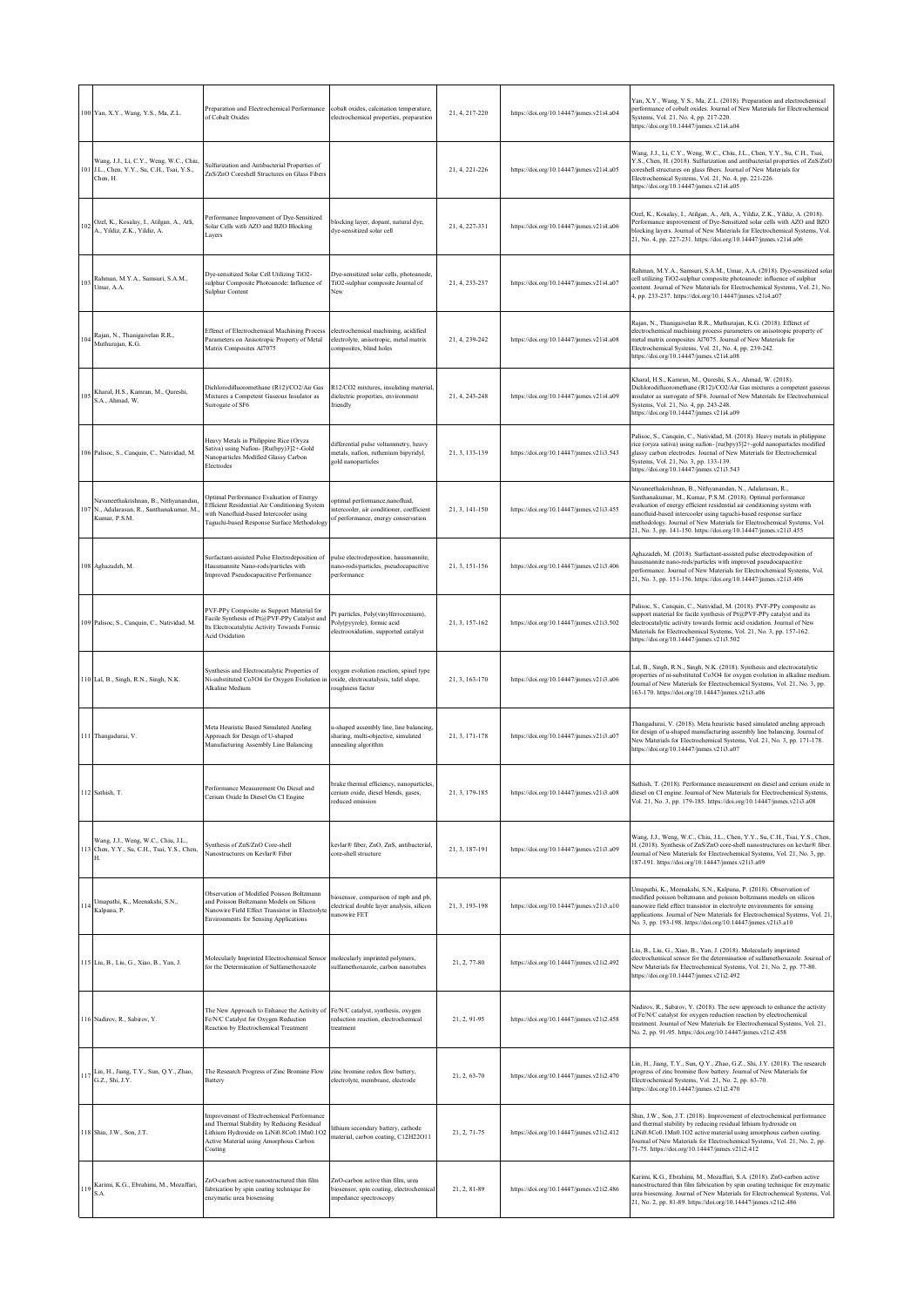| 120 | Pang, S., Chen, W., Yang, Z., Liu, Z.,<br>Fan, X., Xu, X.                                                                      | Nanocomposite Sheets Composed of<br>Polyaniline Nanoparticles and Graphene Oxid<br>as Electrode Materials for High-performance<br>Supercapacitor                   | nanocomposite, polyanitine, graphene<br>oxide sheets, electrode materials, high-<br>performance                                                      | 21, 2, 97-102  | https://doi.org/10.14447/jnmes.v21i2.469 | Pang, S., Chen, W., Yang, Z., Liu, Z., Fan, X., Xu, X. (2018).<br>Nanocomposite sheets composed of polyaniline nanoparticles and graphene<br>oxide as electrode materials for high-performance supercapacitor. Journal of<br>New Materials for Electrochemical Systems, Vol. 21, No. 2, pp. 97-102.<br>https://doi.org/10.14447/jnmes.v21i2.469                               |
|-----|--------------------------------------------------------------------------------------------------------------------------------|--------------------------------------------------------------------------------------------------------------------------------------------------------------------|------------------------------------------------------------------------------------------------------------------------------------------------------|----------------|------------------------------------------|-------------------------------------------------------------------------------------------------------------------------------------------------------------------------------------------------------------------------------------------------------------------------------------------------------------------------------------------------------------------------------|
| 121 | Sun, H., Liu, J., Chu, K., Memon, S.A.,<br>Cen, Z., Zhang, X., Li, D., Xing, F.                                                | Impact of Experimental Parameters on<br>Degradation Mechanism and Service Life<br>Prediction of CFRP Anode during Simulated<br><b>ICCP Process</b>                 | CFRP, ICCP, electrochemical,<br>degradation, service life                                                                                            | 21, 2, 103-111 | https://doi.org/10.14447/jnmes.v21i2.454 | Sun, H., Liu, J., Chu, K., Memon, S.A., Cen, Z., Zhang, X., Li, D., Xing, F.<br>(2018). Impact of experimental parameters on degradation mechanism and<br>service life prediction of CFRP anode during simulated ICCP process.<br>Journal of New Materials for Electrochemical Systems, Vol. 21, No. 2, pp.<br>103-111. https://doi.org/10.14447/jnmes.v21i2.454              |
| 122 | Rahman, M.Y.A., Sulaiman, A.S., Umar,<br>A.A.                                                                                  | Dye-sensitized Solar Cell utilizing Gold Doped<br>Reduced Graphene Oxide Films Counter<br>Electrode                                                                | counter electrode, dye-sensitized solar<br>cell, doping, gold, graphene oxide                                                                        | 21, 2, 113-117 | https://doi.org/10.14447/jnmes.v21i2.466 | Rahman, M.Y.A., Sulaiman, A.S., Umar, A.A. (2018). Dye-sensitized solar<br>cell utilizing gold doped reduced graphene oxide films counter electrode.<br>Journal of New Materials for Electrochemical Systems, Vol. 21, No. 2, pp.<br>113-117. https://doi.org/10.14447/jnmes.v21i2.466                                                                                        |
|     | 123 Özütok, F., Yakar, E.                                                                                                      | Optical and Electrochemical Properties of PB-<br>ZnO and PB-ZnO/MWCNT Nanocomposite<br>Films Deposited by Chemical Bath                                            | Prussian blue films, ZnO structure,<br>multi-walled carbon nanotubes, optical<br>properties, electrochemical properties,<br>chemical bath deposition | 21, 2, 119-126 | https://doi.org/10.14447/jnmes.v21i2.462 | Özütok, F., Yakar, E. (2018). Optical and electrochemical properties of PB-<br>ZnO and PB-ZnO/MWCNT nanocomposite films deposited by chemical<br>bath. Journal of New Materials for Electrochemical Systems, Vol. 21, No. 2,<br>pp. 119-126. https://doi.org/10.14447/jnmes.v21i2.462                                                                                         |
|     | 124 Kadem, S., Etefagh, R., Arabi, H.                                                                                          | Synthesis and Characterization of Zn doped<br>Li(Li0.21Mn0.54Ni0.125Co0.125)O2 as the<br>ayer Materials For Battery Applications                                   | lithium-ion battery,<br>Li[Li0.21Ni0.024Mn0.45Co0.024-<br>x]ZnxO2, cathode, sol gel,<br>nanopowders                                                  | 21, 2, 127-131 | https://doi.org/10.14447/jnmes.v21i2.489 | Kadem, S., Etefagh, R., Arabi, H. (2018). Synthesis and characterization of<br>Zn doped Li(Li0.21Mn0.54Ni0.125Co0.125)O2 as the layer materials for<br>battery applications. Journal of New Materials for Electrochemical Systems,<br>Vol. 21, No. 2, pp. 127-131. https://doi.org/10.14447/jnmes.v21i2.489                                                                   |
| 125 | Dhanalakshmi, A., Thanikaikarasan, S.<br>Natarajan, B., Ramadas, V.,<br>Mahalingam, T., Eapen, D., Sebastian,<br>P.J.          | Structural and Optical Characterization of ZnO<br>and Glucose Capped ZnO Nanoparticles                                                                             | Band gap, SEM, X-ray diffraction, ZnO                                                                                                                | $21, 1, 1-5$   | https://doi.org/10.14447/jnmes.v21i1.409 | Dhanalakshmi, A., Thanikaikarasan, S., Natarajan, B., Ramadas, V.,<br>Mahalingam, T., Eapen, D., Sebastian, P.J. (2018). Structural and optical<br>characterization of ZnO and Glucose capped ZnO nanoparticles. Journal of<br>New Materials for Electrochemical Systems, Vol. 21, No. 1, pp. 1-5.<br>https://doi.org/10.14447/jnmes.v21i1.409                                |
| 126 | Riquelme, J.A., Sebastian, P.J., Gamboa,<br>S.A., Campos, J.                                                                   | Design and Development of a Real-time<br>Characterization System for Energy<br>Conversion Devices                                                                  | data acquisition system, energy<br>conversion device, I-V curve tracer, E-I<br>curve tracer                                                          | 21, 1, 7-13    | https://doi.org/10.14447/jnmes.v21i1.515 | Riquelme, J.A., Sebastian, P.J., Gamboa, S.A., Campos, J. (2018). Design<br>and development of a real-time characterization system for energy<br>conversion devices. Journal of New Materials for Electrochemical Systems,<br>Vol. 21, No. 1, pp. 7-13. https://doi.org/10.14447/jnmes.v21i1.515                                                                              |
| 127 | Jeyakumar, P., Thanikaikarasan, S.,<br>Natarajan, B., Mahalingam, T., Ixtlilco,                                                | Growth of Copper Telluride Thin Films using<br>Electrodeposition                                                                                                   | copper telluride, cyclic voltammetry,<br>SnO2, optical absorption analysis                                                                           | 21, 1, 15-19   | https://doi.org/10.14447/jnmes.v21i1.516 | Jeyakumar, P., Thanikaikarasan, S., Natarajan, B., Mahalingam, T., Ixtlilco,<br>(2018). Growth of copper telluride thin films using electrodeposition.<br>Journal of New Materials for Electrochemical Systems, Vol. 21, No. 1, pp.<br>15-19. https://doi.org/10.14447/jnmes.v21i1.516                                                                                        |
| 128 | Sandoval-González, A., Gamboa, S.A.                                                                                            | Analysis of Redox Reactions on Pt-Sn based<br>Nano-catalysts for Direct Methanol Fuel Cell<br>Applications                                                         | catalysts, methanol oxidation, oxygen<br>reduction, Pt-SnO2/C, Pt1Sn1/C, direct<br>methanol fuel cell                                                | 21, 1, 21-28   | https://doi.org/10.14447/jnmes.v21i1.517 | Sandoval-González, A., Gamboa, S.A. (2018). Analysis of redox reactions<br>on Pt-Sn based nano-catalysts for direct methanol fuel cell applications.<br>Journal of New Materials for Electrochemical Systems, Vol. 21, No. 1, pp.<br>21-28. https://doi.org/10.14447/jnmes.v21i1.517                                                                                          |
| 129 | Nagajothi, A.J., Karman, R.,<br>Thanikaikarasan, S., Sebastian, P.J.                                                           | Electrochemical and Thermal Properties of<br>PEO-LITFSI based Gel Polymer Electrolytes<br>with the Effect of Plasticizer and Filler for<br>ithium-sulfur Batteries | PEO, composite gel polymer<br>electrolyte, ceramic filler, interfacial<br>stability, transport properties                                            | 21, 1, 29-32   | https://doi.org/10.14447/jnmes.v21i1.518 | Nagajothi, A.J., Karman, R., Thanikaikarasan, S., Sebastian, P.J. (2018).<br>Electrochemical and thermal properties of PEO-LITFSI based gel polymer<br>electrolytes with the effect of plasticizer and filler for lithium-sulfur batteries.<br>Journal of New Materials for Electrochemical Systems, Vol. 21, No. 1, pp.<br>29-32. https://doi.org/10.14447/jnmes.v21i1.518   |
|     | Hernández, Y., Moreira, J., Galindo,<br>130 J.Y., Fanera, N., Ibañez, G., Eapen, D.,<br>Sebastian P.J.                         | Development and Characterization of an<br>Ecological Hydrogen Stove                                                                                                | ecological stove, food cooking,<br>hydrogen, hydrogen stove                                                                                          | 21, 1, 33-36   | https://doi.org/10.14447/jnmes.v21i1.519 | Hernández, Y., Moreira, J., Galindo, J.Y., Fanera, N., Ibañez, G., Eapen, D.,<br>Sebastian P.J. (2018). Development and characterization of an ecological<br>hydrogen stove. Journal of New Materials for Electrochemical Systems, Vol.<br>21, No. 1, pp. 33-36. https://doi.org/10.14447/jnmes.v21i1.519                                                                     |
| 131 | Priva, D.C., Daniel, T., Henry, J.,<br>Mohanraj, K., Sivakumar, G.,<br>Thanikaikarasan, S., Sebastian, P.J.                    | Thermally Deposited Sb2S3: Bi Thin Films for<br>Solar Cell Absorber                                                                                                | antimony sulfide, bismuth, thin film,<br>dielectric                                                                                                  | 21, 1, 37-42   | https://doi.org/10.14447/jnmes.v21i1.520 | Priva, D.C., Daniel, T., Henry, J., Mohanraj, K., Sivakumar, G.,<br>Thanikaikarasan, S., Sebastian, P.J. (2018). Thermally deposited Sb2S3: Bi<br>thin films for solar cell absorber. Journal of New Materials for<br>Electrochemical Systems, Vol. 21, No. 1, pp. 37-42.<br>https://doi.org/10.14447/jnmes.v21i1.520                                                         |
| 132 | Carbajal, F.G., García, M.A., Gamboa,<br>S.A.                                                                                  | Study of Ethanol Electrooxidation Reaction at<br>Room Temperature on Nanometric Pt-Ru, Pt-<br>Sn and Pt-Ru-Sn in Direct Alcohol Fuel Cells                         | nanostructured electrocatalyst, Pt-Ru-<br>Sn/C, ethanol electrooxidation, direct<br>ethanol fuel cell                                                | 21, 1, 43-49   | https://doi.org/10.14447/jnmes.v21i1.522 | larbajal, F.G., García, M.A., Gamboa, S.A. (2018). Study of Ethanol<br>electrooxidation reaction at room temperature on nanometric Pt-Ru, Pt-Sn<br>and Pt-Ru-Sn in direct alcohol fuel cells. Journal of New Materials for<br>Electrochemical Systems, Vol. 21, No. 1, pp. 43-49.<br>https://doi.org/10.14447/jnmes.v21i1.522                                                 |
| 133 | Nichelson, A., Thanikaikarasan, S.,<br>Karuppasamy, K., Karthickprabhu, S.,<br>Mahalingam, T., Shajan, X.S.,<br>Valenzuela, E. | Synthesis and Characterization of<br>Li(Li0.05Ni0.6Fe0.1Mn0.25)O2 Cathode<br>Material for Lithim Ion Batteries                                                     | Sol-gel synthesis,<br>Li(Li0.05Ni0.6Fe0.1Mn0.25)O2,<br>nanoparticles, lithium ion batteries                                                          | 21, 1, 51-56   | https://doi.org/10.14447/jnmes.v21i1.523 | Nichelson, A., Thanikaikarasan, S., Karuppasamy, K., Karthickprabhu, S.,<br>Mahalingam, T., Shajan, X.S., Valenzuela, E. (2018). Synthesis and<br>characterization of Li(Li0.05Ni0.6Fe0.1Mn0.25)O2 cathode material for<br>lithim ion batteries. Journal of New Materials for Electrochemical Systems,<br>Vol. 21, No. 1, pp. 51-56. https://doi.org/10.14447/jnmes.v21i1.523 |
|     | 134 García, M.A., Ginez, F., Gamboa, S.A.                                                                                      | Oxygen Reduction Reaction on Pt-ZrO2/C<br>during the Alcohol Crossover in Experimental<br>Direct Alcohol Fuel Cells                                                | oxygen reduction reaction, alcohol fuel<br>cell, Pt-ZrO, nanoparticles                                                                               | 21, 1, 57-62   | https://doi.org/10.14447/jnmes.v21i1.524 | García, M.A., Ginez, F., Gamboa, S.A. (2018). Oxygen reduction reaction<br>on Pt-ZrO2/C during the alcohol crossover in experimental direct alcohol<br>fuel cells. Journal of New Materials for Electrochemical Systems, Vol. 21,<br>No. 1, pp. 57-62. https://doi.org/10.14447/jnmes.v21i1.524                                                                               |
| 135 |                                                                                                                                | Yao D., Song Y., Zhang S., Tian Y., Lan Effect of voltage on the treatment of cyanide<br>wastewater by three-dimensional electrode                                 | applied voltage, carbon particle<br>electrode, coal-based electrode, cyanide<br>wastewater, three-dimensional<br>electrode                           | 20, 4, 151-159 | https://doi.org/10.14447/jnmes.v20i4.318 | Yao D., Song Y., Zhang S., Tian Y., Lan X. (2017). Effect of voltage on the<br>treatment of cyanide wastewater by three-dimensional electrode. Journal of<br>New Materials for Electrochemical Systems, Vol. 20, No. 4, pp. 151-159.<br>https://doi.org/10.14447/jnmes.v20i4.318                                                                                              |
|     | 136 Sathish T.                                                                                                                 | Heat transfer analysis of nano-fluid flow in a<br>converging nozzle with different aspect ratios                                                                   | converging nozzle, flow rate, heat<br>transfer, nanofluid                                                                                            | 20, 4, 161-167 | https://doi.org/10.14447/jnmes.v20i4.321 | Sathish T. (2017). Heat transfer analysis of nano-fluid flow in a converging<br>tozzle with different aspect ratios. Journal of New Materials for<br>Electrochemical Systems, Vol. 20, No. 4, pp. 161-167.<br>https://doi.org/10.14447/jnmes.v20i4.321                                                                                                                        |
|     | 137 Zhang H., Yuan J., Zhu M.                                                                                                  | Preparation and characterization of TiN-SBR<br>coating on metallic bipolar plates for polymer<br>electrolyte membrane fuel cell                                    | Bipolar Plates, Coating, Proton<br>Exchange Membrane Fuel Cell,<br>Stainless Steel, TiN-SBR                                                          | 20, 4, 169-173 | https://doi.org/10.14447/jnmes.v20i4.314 | Zhang H., Yuan J., Zhu M. (2017). Preparation and characterization of TiN-<br>SBR coating on metallic bipolar plates for polymer electrolyte membrane<br>fuel cell. Journal of New Materials for Electrochemical Systems, Vol. 20, No.<br>4, pp. 169-173. https://doi.org/10.14447/jnmes.v20i4.314                                                                            |
| 138 | Xi X., Yang C., Liu L., Zhu S., Chao H.,<br>Zhao L.                                                                            | Controlled synthesis of ZnO nanostructures by<br>electrodeposition without any pretreatment<br>and additive regent                                                 | electrodeposition, nanostructure, ZnO                                                                                                                | 20, 4, 175-181 | https://doi.org/10.14447/jnmes.v20i4.270 | Xi X., Yang C., Liu L., Zhu S., Chao H., Zhao L. (2017). Controlled<br>synthesis of ZnO nanostructures by electrodeposition without any<br>pretreatment and additive regent. Journal of New Materials for<br>Electrochemical Systems, Vol. 20, No. 4, pp. 175-181.<br>https://doi.org/10.14447/jnmes.v20i4.270                                                                |
| 139 | Wang J., Song K., Tong C., Tian G., Wu<br>J., Gao H., Xu J.M.                                                                  | TiO2-B/Ag nanocomposite wires enhanced<br>electrochemical performance for Li-ion<br>batteries                                                                      | hydrothermal, nanowires, TiO2-B/Ag                                                                                                                   | 20, 4, 183-188 | https://doi.org/10.14447/jnmes.v20i4.319 | Wang J., Song K., Tong C., Tian G., Wu J., Gao H., Xu J. (2017). TiO2-<br>B/Ag nanocomposite wires enhanced electrochemical performance for Li-ion<br>batteries. Journal of New Materials for Electrochemical Systems, Vol. 20,<br>No. 4, pp. 183-188. https://doi.org/10.14447/jnmes.v20i4.319                                                                               |